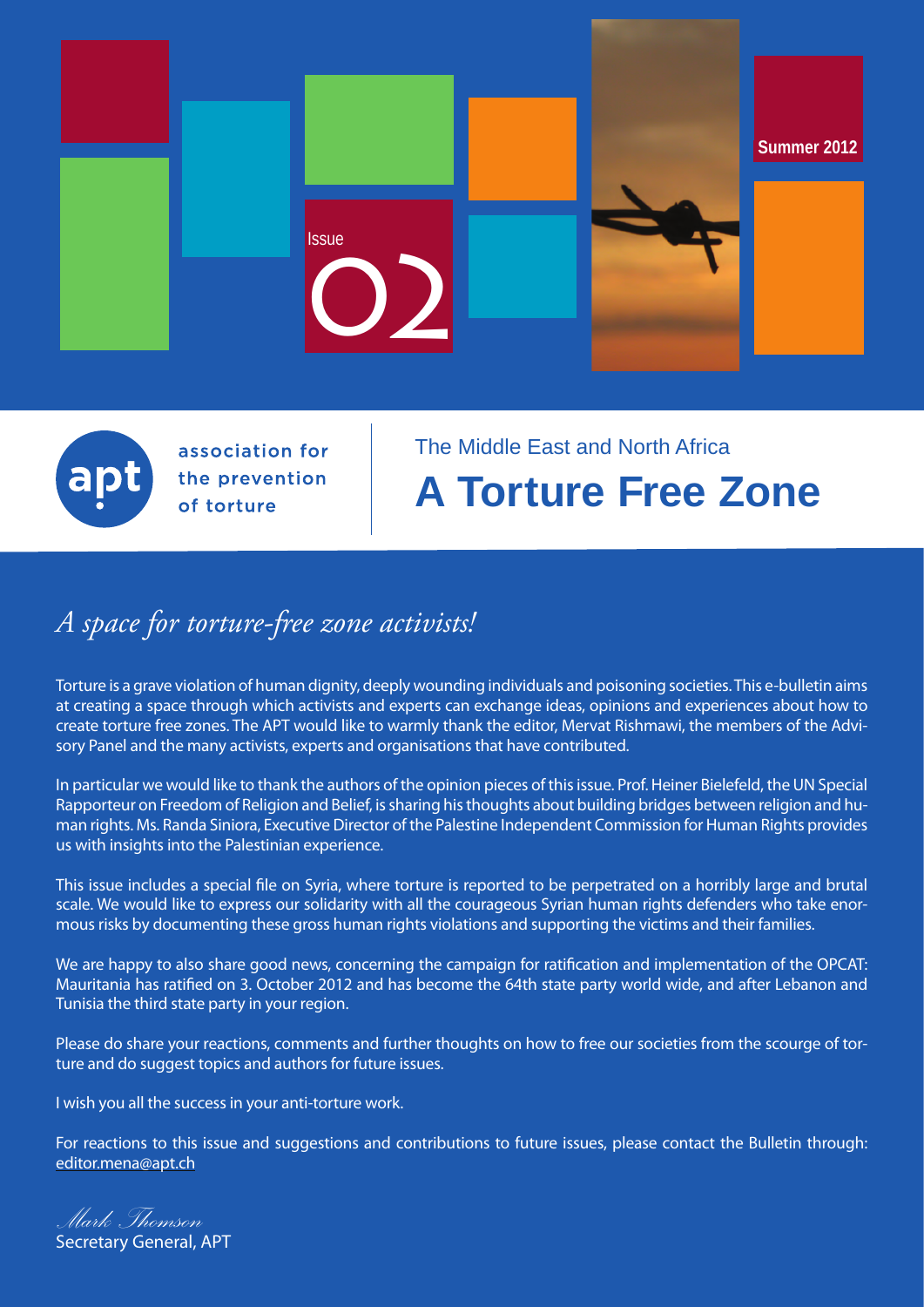# **Table of Contents**

| Preface: A space for "Torture-Free Zone" activists!                                                                 | 1              |
|---------------------------------------------------------------------------------------------------------------------|----------------|
| Editorial: The role of human rights defenders in the fight against torture                                          | $\overline{2}$ |
| Summary of the second issue of the Electronic Bulletin                                                              | 5              |
| 1. Opinion Pieces                                                                                                   | 5              |
| Building bridges between religious traditions and modern human rights                                               | 6              |
| The Role of the Independent Commission for Human Rights in combating torture in Palestine                           | 8              |
| 2. Special File on Syria                                                                                            | 11             |
| The Special Commission of Inquiry                                                                                   | 11             |
| The Committee against Torture                                                                                       | 13             |
| Human Rights Council and Special procedures of the Council                                                          | 13             |
| 3. Recent Updates                                                                                                   | 14             |
| Human Rights Council, 21st Regular session                                                                          | 14             |
| The Universal Periodic Review                                                                                       | 14             |
| Intimidation and reprisal against human rights defenders                                                            | 15             |
| Report of the Special Rapporteur on the promotion of truth, justice, reparation and guarantees of<br>non-recurrence | 16             |
| <b>Convention against Torture</b>                                                                                   | 16             |
| UN Voluntary Fund for Victims of Torture                                                                            | 17             |
| 4. From the Field                                                                                                   | 17             |
| New activists' forum to work for better conditions for prisoners in MENA                                            | 17             |
| Prosecuting cases of torture during the Egyptian revolution                                                         | 19             |
| Creating an independent body to visit and monitor places of deprivation of liberty in Tunisia                       | 20             |
| Workshop on prevention of torture in times of democratic transition in North Africa                                 | 21             |
| <b>5. Questions and Answers</b>                                                                                     | 22             |
| How can perpetrators of torture who have fled the country be brought to justice?                                    | 22             |
| As NGOs, how do we ensure that access to places of detention is granted on an institutional basis?                  | 23             |

# **Disclaimer**

The articles published in this Electronic Bulletin reflect the views of the contributors alone and not necessarily those of the APT, the editor and the members of the advisory panel."

© Copyright of each article lies with its respective author. The full articles or extracts of them may be reproduced by any method without fee for advocacy, campaigning and teaching purposes, but not for sale. When using the texts, please attribute the relevant person or organisation as the author.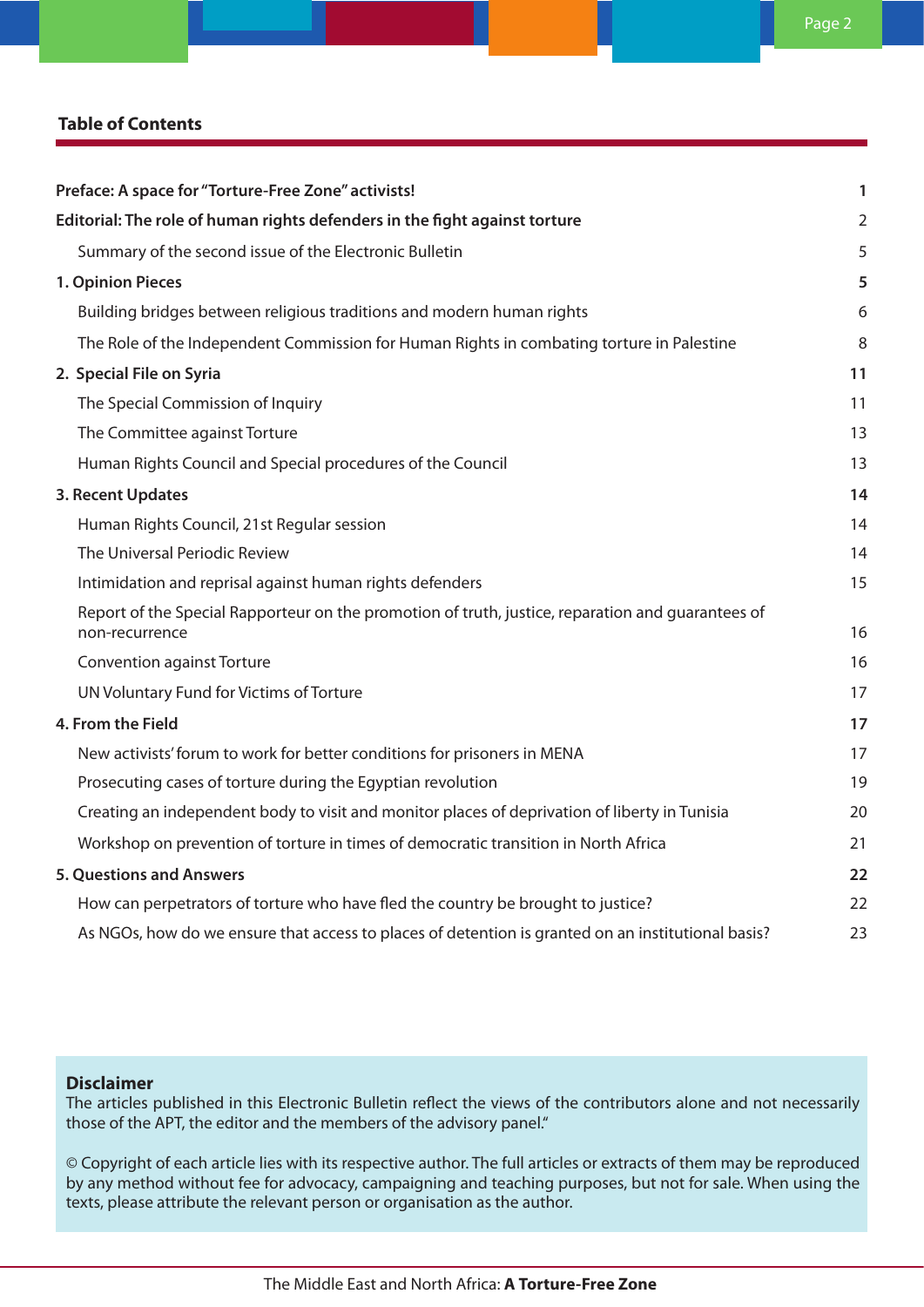# **Editorial**



**The role of human rights defenders in the fight against torture**

*Paying the price of bearing witness*

**Mervat Rishmawi** *Editor*

The attack on human rights defenders is not new to the MENA region. It is part of the heritage of the dictatorship regimes. The recent revolutions came to rise against this, among other things, and hopes were high that such practices would stop. However, it is deeply depressing that a new backlash is now witnessed in some countries where defenders are at risk again.

Human rights defenders play an essential role every day in the fight for human rights. They advocate for the implementation of human rights principles and standards; document violations; provide training and carry out awareness-raising programmes. They work on legislative reform, and take cases to national, regional and international courts, tribunals or UN mechanisms on behalf of victims to ensure redress and contribute to standard setting. They hold trainings, workshops, seminars and conferences to elaborate ideas and strategies for furthering human rights at the national, regional and international levels. Therefore, in doing so, the role of human rights defenders is indispensable for the promotion and protection of human rights.

Defenders play a vital role in the assistance of victims of human rights violations. Increasingly, NGOs visit places of detention and provide medical and legal aid, education, and other forms of humanitarian assistance. NGOs also play a very important role in the provision of rehabilitation for victims of torture, enabling them to resume their life after the damage and shock of torture or other forms of ill-treatment.

However, this work will often put them at various risks. For example, it is often found that defenders who work on documenting violations "bring this home" with themselves. They often see nightmares repeating images of torture from cases they have documented. They feel depressed because of the limits to what they can do to provide victims redress to what they have suffered, and sometimes lose sight of the short, medium and longterm nature of what they can really achieve. The picture sometimes becomes blurred, which leads to frustration.

Defenders are also at risk as they come in close contact with or are able to identify perpetrators of major violations of human rights. They are often physically attacked, or smear campaigns are launched against them. Various forms of reprisals against human rights defenders aim at intimidating them and stopping them from pursuing their human rights work.

What is particularly alarming is that these defenders are also often targeted by state officials because they are exposing human rights violations at the international level. Increasingly, defenders who have been bringing information to the attention of bodies of the UN have also been targeted by governments in an attempt to silence and intimidate them. This has lead the UN Human Rights Council to hold in September 2012, during its 21st session, an unprecedented high level panel to stress on the importance of protecting human rights defenders who cooperate with the UN system. (See more discussion about this in the Recent Developments section). In response to the increased attack against human rights defenders and the risks that the nature of their work brings, several international NGOs have also developed special programmes to assist and support human rights defenders.

At the same time, the expectations of victims from the human rights movement and defenders are often huge. Within a vacuum of proper mechanisms of redress, victims and their families turn to defenders expecting resolution to their problems. However, it is often the case that defenders operate within tight budgets, repressive or inadequate legal framework, and aggressive governmental policies. They may also lack the adequate expertise and training. Without experience in managing expectations, defenders may "feel trapped", and put themselves and victims at risk.

In recognition of the vital role that human rights defenders play, the UN adopted in 1998 what is now known as the Declaration on Human Rights Defenders. This Declaration contains specific provisions for the protection of human rights defenders, including the following<sup>1</sup>:

- "To seek the protection and realization of human rights at the national and international levels;
- To conduct human rights work individually and in association with others;
- To form associations and non-governmental organizations;
- To meet or assemble peacefully;
- To seek, obtain, receive and hold information relating to human rights;

1 This list is extracted from the website of the Office of the High Commissioner for Human Rights, available at http:// www.ohchr.org/EN/Issues/SRHRDefenders/Pages/Declaration.aspx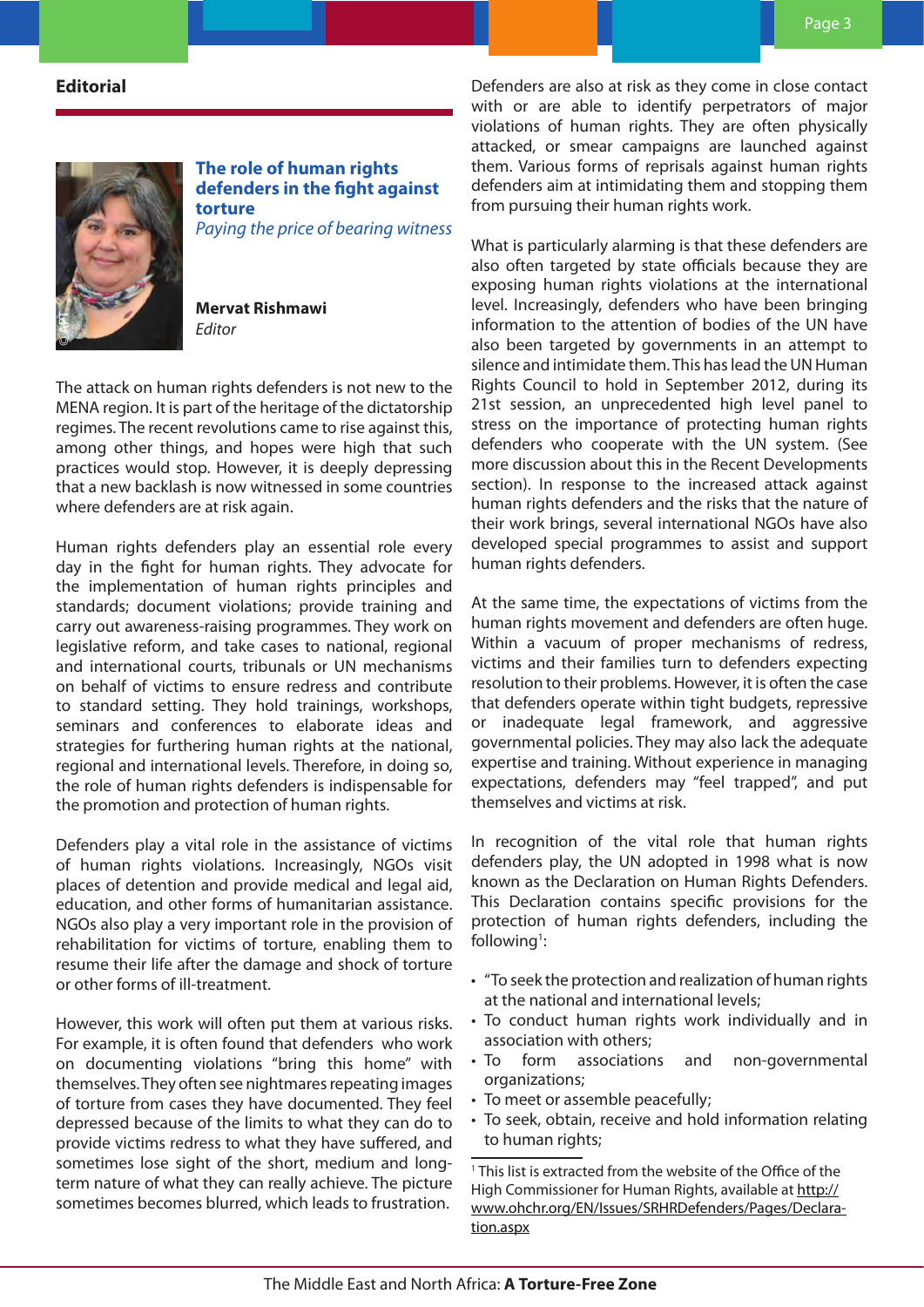- To develop and discuss new human rights ideas and principles and to advocate their acceptance;
- To submit to governmental bodies and agencies and organizations concerned with public affairs criticism and proposals for improving their functioning and to draw attention to any aspect of their work that may impede the realization of human rights;
- To make complaints about official policies and acts relating to human rights and to have such complaints reviewed;
- To offer and provide professionally qualified legal assistance or other advice and assistance in defence of human rights;
- To attend public hearings, proceedings and trials in order to assess their compliance with national law and international human rights obligations;
- To unhindered access to and communication with nongovernmental and intergovernmental organizations;
- To benefit from an effective remedy;
- To the lawful exercise of the occupation or profession of human rights defender;
- To effective protection under national law in reacting against or opposing, through peaceful means, acts or omissions attributable to the State that result in violations of human rights;
- To solicit, receive and utilize resources for the purpose of protecting human rights (including the receipt of funds from abroad)."

The often frustrating nature of the work and the many risks that comes with it highlights the essential need for enabling environment within the national legislation and government practices in order to empower human rights defenders, whether individually or in NGOs, to carry out their roles without hindrance, intimidation or abuses.

## **Summary of the second issue of the Electronic Bulletin**

Issue 2 contains valuable contributions from a number of experts and activists working on human rights issues generally, or on the prevention of torture in particularly.

The issue opens with an opinion piece by the UN Special Rapporteur on Freedom of Religion and Belief, in which he elaborates on how building bridges between human rights and various religious traditions is possible and useful for both sides. An Article on the work of the Palestinian Independent Commission on Human Rights, by its director, highlights methods of work that the Commission employs in relation to combating torture and ill-treatment.

Considering the situation in Syria, this Issue could not be meaningful without a special focus on Syria. A "Special File on Syria" is therefore included to highlight parts of recent reports of UN bodies, including the UN Syria

Commission of Inquiry and most recent observations by the Committee against Torture.

This is followed by the usual section in the Bulletin on "Recent Updates" on UN work, where the Human Rights Council session considering the UPR of Morocco, Tunisia, Algeria and Bahrain is discussed, as well as the report of Special Rapporteur on promotion of truth, justice, reparation and guarantees of non-recurrence. Recent updates on ratification and reporting on the Convention against torture in the MENA region is also included. This section also includes information on the Open Call for Applications - Projects to assist victims of torture in the Middle East and North Africa region.

The section "From the Field" includes information on the establishment of a new Forum to work for better conditions for prisoners in MENA; an update on prosecuting cases of torture during the Egyptian revolution; information on a workshop on prevention of torture in times of democratic transition in North Africa; and finally, but not least, an update on steps taken to create an independent body to visit and monitor places of deprivation of liberty in Tunisia.

The "Questions and Answers" section addresses two important questions: How can perpetrators of torture who have fled the country be brought to justice? and how do we, as NGOs, ensure that access to places of detention is granted on an institutional basis?

An important theme that features in this issue is reprisals against human rights defenders. This has been covered in many parts of this bulletin. The editorial is devoted to this and a special part is also included on the Human Rights Council special panel on this issue.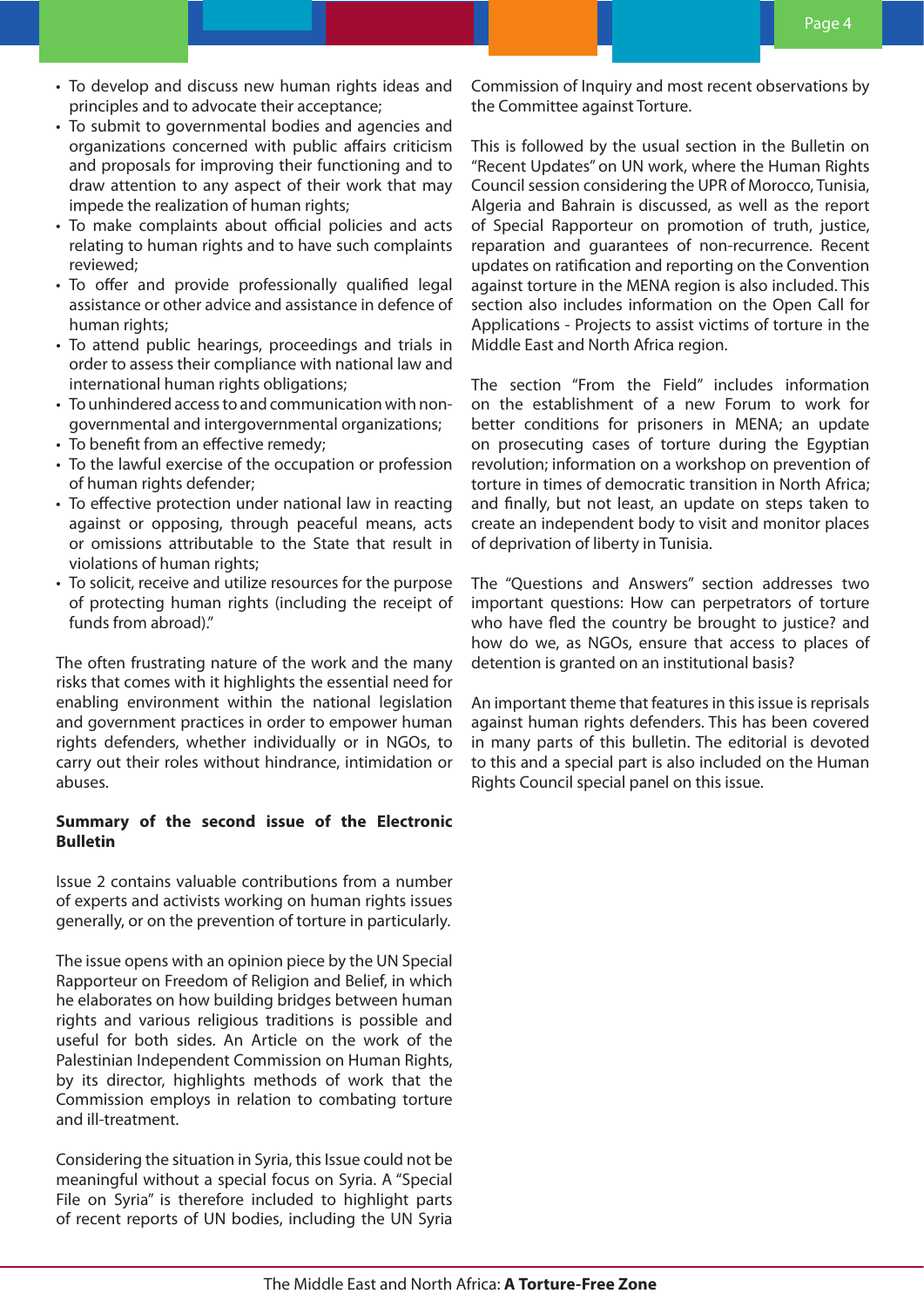# **1. Opinion Pieces**



**Building bridges between religious traditions and modern human rights**

**Prof. Heiner Bielefeldt**  *UN Special Rapporteur on Freedom of Religion or Belief*

The question of how international human rights relate to various religious traditions has attracted increased attention in recent years. Obviously, this question is not of merely academic significance. Many human rights activists feel a profound loyalty towards their personal religious traditions and beliefs; and many religious people show a practical commitment on behalf of the implementation of international human rights. So it must be possible to somehow combine both sets of values and, moreover, create positive synergies. Indeed, this is more than just an abstract possibility, since we have quite a number of impressive examples of persons who, in credible and persuasive ways, epitomize a successful synthesis between their religious convictions and their human rights commitment.

At the same time, we are also faced with tensions, conflicts and frictions between religious traditions and human rights, which is not unique to one religion or another. Take the example of gender equality, a normative requirement enshrined in the Convention on the Elimination of All Forms of Discrimination against Women (CEDAW) and other human rights instruments. CEDAW norms obviously collide with traditional gender roles which nonetheless continue to be backed up by many (albeit not all) religious leaders or believers. One may also think of corporal punishments which some religious believers may still consider as belonging to their religious heritage, even though they violate the prohibition of torture and cruel punishment as established in the Convention against Torture (CAT). At the same time, other religious leaders and believers feel that such practices are in profound conflict with their religious values, and they base this on a different interpretation than the one dominant in the first case. Thus, a critical reconciliation of religious traditions and modern human rights is not easy, but is possible. It constitutes a practical task which itself must be undertaken on the basis of a clear concept of human rights.

Human rights are a specifically modern response to the experience of injustice in our increasingly pluralistic societies in which people of very different religious and non-religious orientations often live side by side. In order to address various experiences of discrimination, contempt, unfairness, neglect, exclusion and other phenomena of injustice, we have to define a common level of normative interaction which we all share across our various religious or non-religious convictions. Human rights provide for this possibility. Their underlying basic idea is universal respect: All human beings should respect one another, and the diversity of convictions (sometimes irreconcilably different convictions), religious rituals (not shared by everyone) and various ways of leading one's life (individually and in community with others) should be respected as manifestations of the universal human faculty of responsible agency. Furthermore, what is new is that this basic respect nowadays manifests itself institutionally in legally enforceable rights to freedom and equality for everyone. All human beings should be able to enjoy their equal rights to freedom of expression, freedom of assembly, freedom of religion or belief, fair trial, physical integrity, right to health, right to education etc.

In order to build bridges between human rights and religious traditions, one should bear in mind that human rights ultimately point to the dignity of every human being. Just like respect, human dignity is an indispensable keyword in the context of human rights. Indeed, both terms are closely intertwined and mutually presuppose each other. Respect for human dignity constitutes the very precondition for any normative interaction, thus having an axiomatic status in all areas of morality and law. This insight is also reflected in the first sentence of the preamble of the "mother document" of codified international human rights law, the 1948 Universal Declaration of Human Rights (UDHR) which proclaims that "recognition of the inherent dignity [...] of all members of the human family is the foundation of freedom, justice and peace in the world".

The concept of human dignity has a long history and strongly resonates within most different religious, philosophical and cultural traditions. For this concept to function as the ultimate normative reference in international human rights law, however, it is crucial to make sure that the notion of dignity is not claimed as a monopoly by any of those traditions. Proposals made during the discussions on the drafting of the UDHR to explicitly base human dignity on the Biblical idea that humanity has been "created in the image and likeness of God" – thereby simply equating human dignity with the Biblical tradition – were in fact rejected by a clear majority of delegates. This indicates the awareness that the concept of human dignity, at least in the context of international human rights, must remain open for a wide diversity of religious or philosophical readings.

Such openness does not mean emptiness, though.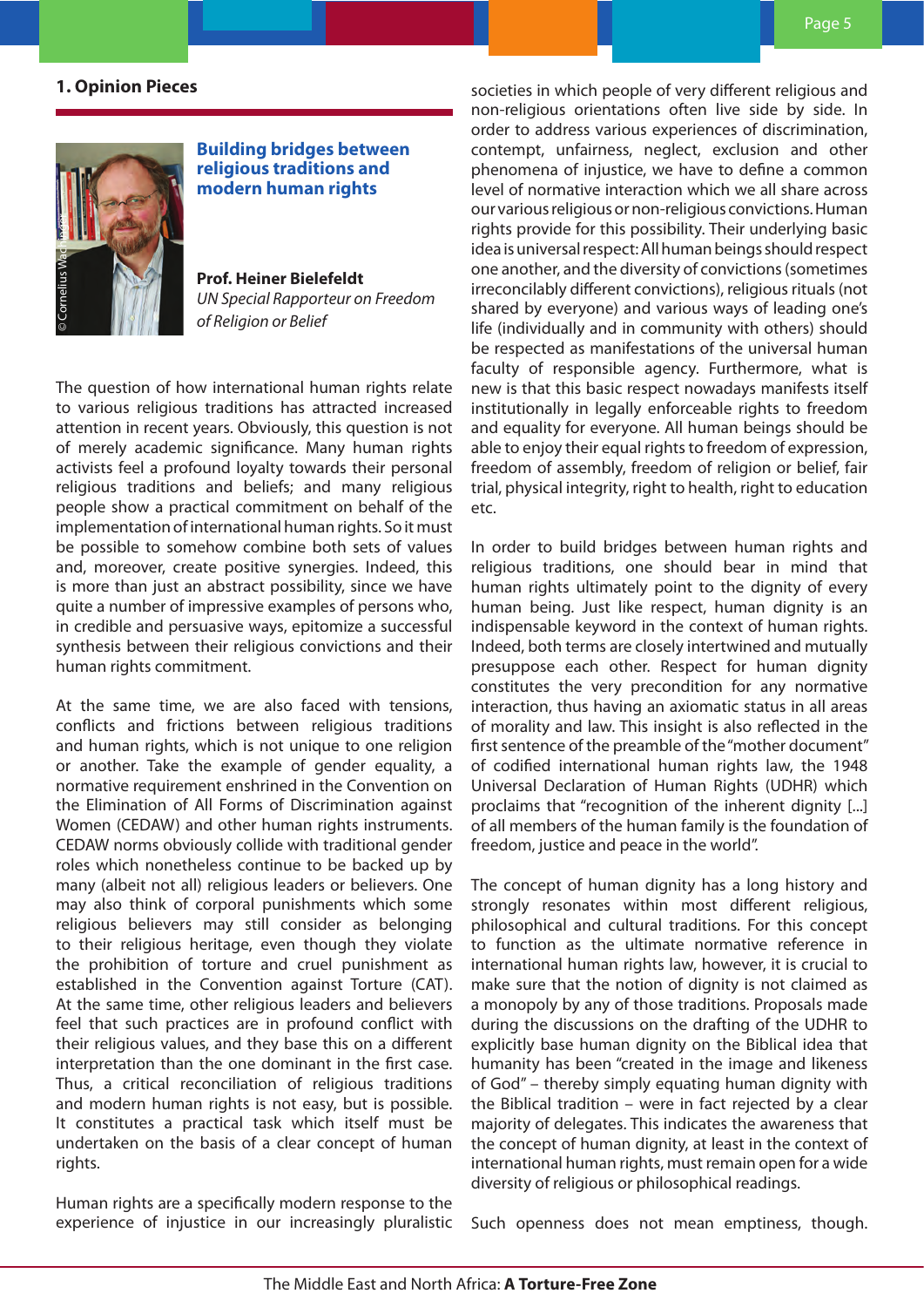Different interpretations of what human dignity may signify have the precise function of reminding us of the universalistic nature of those basic rights which all human beings have a claim to just because they are human beings. Human dignity thus represents the idea of normative universalism. Respect for human dignity at the same time receives an institutional backing in terms of legally binding rights of freedom and equality for everyone. The connection between the normative idea of human dignity and the institutionalization of international rights comes to the forefront in the preamble of the UDHR which links "the inherent dignity" of all human beings to their "equal and inalienable rights". Article 1 of the UDHR again highlights that link by stating that "all human beings are born free and equal in dignity and rights". In a nutshell, this most famous sentence of the UDHR represents the normative profile of the human rights approach in general.

Human rights can encourage and stimulate interpretation of religious sources. Given their liberating and egalitarian spirit, they may empower persons who previously were marginalized within some interpretations of religious traditions to undertake and publicly present their own "alternative" readings of religious sources. Again, the example of gender roles is a telling one. In many religious interpretation and traditions, woman used to have subordinate roles: The positions of clerics, preachers, imams, rabbis, gurus or priests typically were reserved to male members of the community (although there have always been exceptions to this rule). Human rights norms such as the principle of gender equality can become an incentive for or support the process of challenging such hierarchies. Whether and to which degree this actually happens, depends on the initiatives taken by persons stemming from different religious traditions.

At the same time, religious values can stimulate further commitment to human rights. For example, the prohibition of torture and ill-treatment, including of those detained or captured during war, is an important concept in many religions. This can be used to bring more people to accept these prohibitions as reflected in international human rights law, for example in the Convention against Torture and Other Cruel, Inhuman or Degrading Treatment or Punishment. Rejection and prohibition of violence against women, which is a form of ill-treatment and torture, can also gain more commitment on the basis of religious values which support the prohibition of violence against women, and therefore reinforce such prohibition in international human rights law.

As I said earlier, building bridges between human rights and various religious traditions is not easy. Tackling this task, however, is possible and useful for both sides.



# **The Role of the Independent Commission for Human Rights in combating torture in Palestine**

#### Randa Siniora<sup>®</sup>

*Executive Director, Palestine Independent Commission for Human Rights*

The Independent Commission for Human Rights (ICHR) as the Palestinian human rights national institution for human rights has played a significant role in preventing and combating torture in the Palestinian-controlled Territory. Based on the 1993 Paris Principles regulating the work of national human rights institutions, monitoring prisons, detention centers and the penitentiaries (places of detention), is one of the core functions of national institutions to ensure the respect and adherence of government officials to principles of human rights and the rule of law when upholding their responsibilities. International human rights instruments, especially the Convention against Torture, the International Covenant on Civil and Political Rights, and the Amended Palestinian Basic Law of 2003 has specifically prohibited torture and other forms of ill-treatment. Both the Optional Protocol to the Convention against Torture (OPCAT) and the Istanbul Protocol have specifically focused on the importance of monitoring prison facilities and detention centers by national institutions, human rights organizations and medical personnel and highlighted the importance of such monitoring as a preventive measure in combating torture and other cruel, inhuman or degrading treatment.

The important role undertaken by the ICHR as an independent National Commission is to:

<sup>2</sup> This article was prepared with the valuable contribution of two ICHR staff members: Mr. Yousef Warasneh, the Documentation and Management Information Officer; and advocate Ala' Nazzal, manager of ICHR northern regional office in Nablus.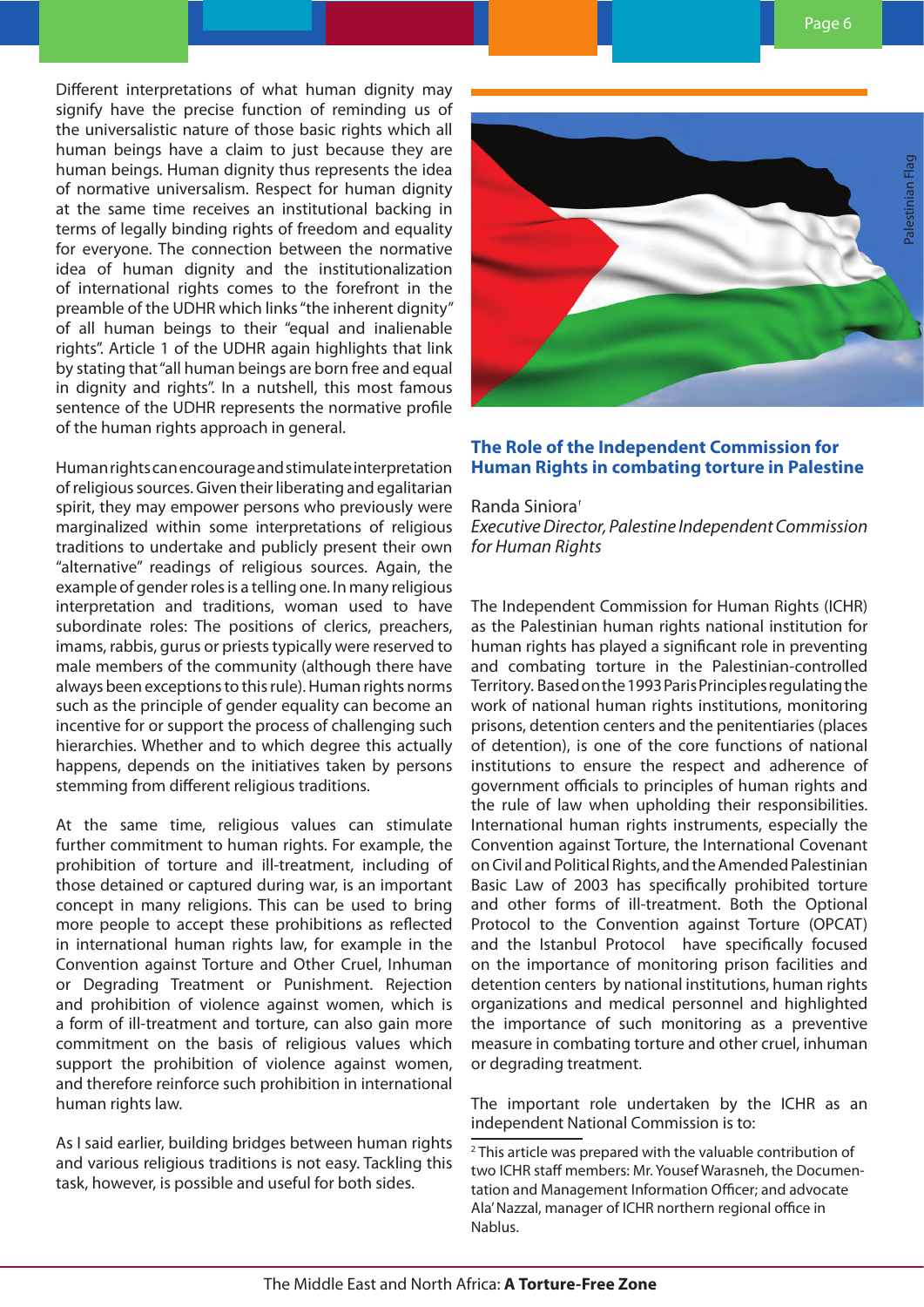- • Monitor all acts of the Palestinian National Authority (PNA) and its institutions and assess their compliance with the international standards and norms which they have complied with unilaterally and on voluntary basis.
- Necessarily improve all the national legislation in accordance with universal human rights and ensure that Palestinian legislation and policies are in compliance with international human rights principles. Monitor and document violations of human rights and intervene with relevant authorities to put an end to those violations. Also regularly report on patterns of human rights violations.
- Conduct fact-finding initiatives and investigate serious violations of human rights such as cases of death in detention and serious allegations of torture and other ill-treatment.
- Receive and handle complaints from victims of human rights violations, including cases of physical abuse, torture and ill-treatment and follow up on complaints with the relevant authorities.
- • Use all means of mediation and intervention including in some cases of judicial intervention, especially in cases of allegations of torture, deaths in detention or any other violations of human rights that are of great interest to the Palestinian public.
- Spread the culture of human rights through education and training, especially to government officials and security.

Since its initiation eighteen years ago, ICHR has given special attention towards developing mechanisms to combat torture, and has used various means to ensure that preventive measures against all acts of torture and ill-treatment are undertaken. ICHR has taken a firm position against this practice and continuously called on the Palestinian President and Palestinian Officials to officially and publicly condemn torture and take serious measures, including pressing criminal charges against government officials who commit acts of torture. ICHR has firmly reiterated its position that acts of torture must not be tolerated in all circumstances and that the crime of torture entails individual responsibility upon all those officials who order, practice or show complicity with such acts. Under international criminal law, crimes of torture do not fall with the passage of time and have no statute of limitation in which the "civil and criminal" lawsuits against those who have committed them can be brought before national courts and International Criminal Court at all times.

The occurrence of numerous cases of torture and illtreatment inside Palestinian places of detention should be noted, whether in the West Bank or in the Gaza Strip, in which many citizens died. No punitive action or deterrent measures against those who committed or caused the occurrence of such crimes or against those who remained silent were taken. Since the internal political divide and the taking over of the "Hamas" government in the Gaza Strip, ICHR has witnessed a notable increase in registered and documented allegations of torture by security agencies in both the West Bank and the Gaza Governments. ICHR has documented those cases, and intervened with the relevant authorities.

Upon interventions by ICHR, echoed by NGOs, the Palestinian President gave instructions to all security agencies in the West Bank to refrain from practicing torture, and has openly announced that criminal charges will be brought against all those government officials who commit such crimes in accordance with relevant Palestinian legislation. Those instructions to security agencies by the highest political level led to a noticeable decrease in cases of torture documented by ICHR for a short while, especially by the Palestinian Preventive Security and the Palestinian General Intelligence (the two main bodies most often found to be involved in cases of torture and other ill-treatment). But only after a short while, ICHR witnessed a gradual reoccurrence of the practice of torture and ill-treatment by the two security agencies. This could be attributed to the lack of sufficient actual subsequent deterring measures taken in reported cases, and the absence of criminal charges brought against those allegedly involved in such crimes.

ICHR is currently taking a number of measures and methods of interventions which serve as constant activities for combating torture through the focus on preventive measures. The most important issues we work on include:

- 1. Developing internal systematic tools and procedures for ICHR to investigate all allegations of torture, document as well as publish the results of the procedures of investigations to the Palestinian public.
- 2. Conducting regular monthly visits to all places of detention in the West Bank and the Gaza Strip, to monitor conditions inside all those facilities and ensure that proper legal procedures have been followed and that prisoners were not subjected to any form of ill-treatment and/or torture. ICHR monthly conducts around 65 such visits in the West Bank and another 30 such visits in the Gaza Strip.
- 3. Establish the right of the ICHR to conduct unannounced visits to prisons, detention centers and penitentiaries. ICHR is in the process of signing a Memorandum of Understanding with the Chief Palestinian Police, in order to give ICHR the right to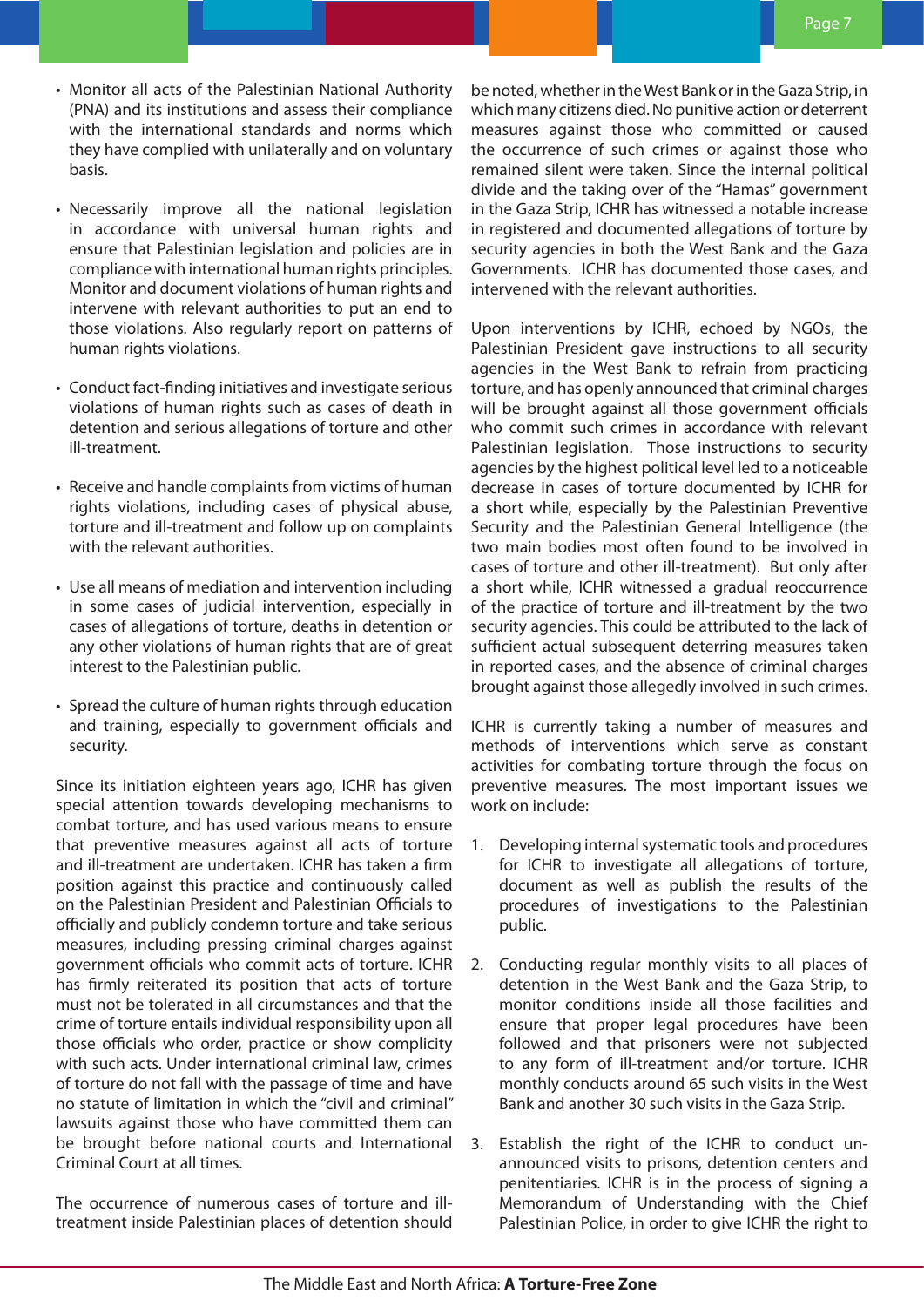periodical and non-periodical visits which includes announced and on-the-spot visits, as well as enhance the cooperation with the Palestinian Civil Police (PCP) in three directions; conducting regular and un-announced visits, provide ICHR with access to documents and adopted procedures by the PCP in investigating allegations of torture, and the cooperation between PCP and ICHR in conducting training and capacity building to Palestinian government officials.

- 4. Enhance the role of other human rights and civil society organizations to access places of detention, and allow medical institutions and medical personnel to access prison facilities in accordance with the Istanbul Protocol and the OPCAT.
- 5. Issue fact-finding reports about cases of death in detention during interrogation in detention centers, expose such incidents by various means including the media, and call on the Palestinian authorities to press charges against those officials who are suspected of committing the crime of torture and punish them with penalties proportionate to the seriousness of the crime.
- 6. Demand the PNA and the PLC committees, to necessarily work on passing a law to prevent and criminalize torture and ill-treatment inside all Palestinian places of detention A number of recommendations have been adopted in this regard. Some have been implemented but there are still some recommendations that the Commission is struggling to activate.
- 7. Ensure that clinical medical examination is carried out for all detained persons at the moment they enter the detention or investigation centers by doctors affiliated to the Ministry of Health and not by the military medical services or by the military doctors affiliated with the Security Services as is currently the case.
- 8. Activate internal control and inspection mechanisms by the public prosecutor, the judiciary, the PLC, the Ministry of Justice, the Ministry of the Interior, as provided by applicable legislation, throughout the Palestinian places of detention, and verify the integrity of all actions taken, in order to prevent the occurrence of any abuses inside these centers.
- 9. The PNA should work on combating torture and ill-treatment inside the Palestinian detention and investigation centers and not invoke any exceptional or emergency circumstances to justify torture, no matter what the circumstances are.
- 10. Provide guarantees of fair trial through the

presentation of all civilian detainees to civilian prosecutors and civil judiciary rather than the military justice system, and stop the practice of arresting of civilians at the disposal of the military justice as stipulated in the relevant Palestinian laws and the Palestinian Higher Court of Justice's decisions in the past three years.

- 11. Any decision issued by the Palestinian judiciary, whether civilian or military, must not be immunized in its elementary stages, to ensure progression and to provide all means of appeal and cassation to those affected by those decisions and judgments.
- 12. Re-open the files of past torture cases again, use all the evidences to convict the perpetrators of the crime, and decide on the appropriate punishment against the perpetrators in order to prevent the occurrence of crimes of torture.

Despite all the efforts and the achievements of ICHR in combating torture, we still find that the Palestinian accountability procedures against perpetrators of unlawful killings, torture and ill-treatment, or against the violations of prisoners' and detainees' rights were so far ineffective. The current justice system is still unable to adequately hold the perpetrators of violations responsible for torture or ill-treatment that has taken place, leading to the creation of a culture of impunity. The lack of clarity and absence of transparency and responsiveness to victims' complaints leads to the conclusion that the follow-up mechanisms by the authorities for reported complaints and violations are inadequate thus far.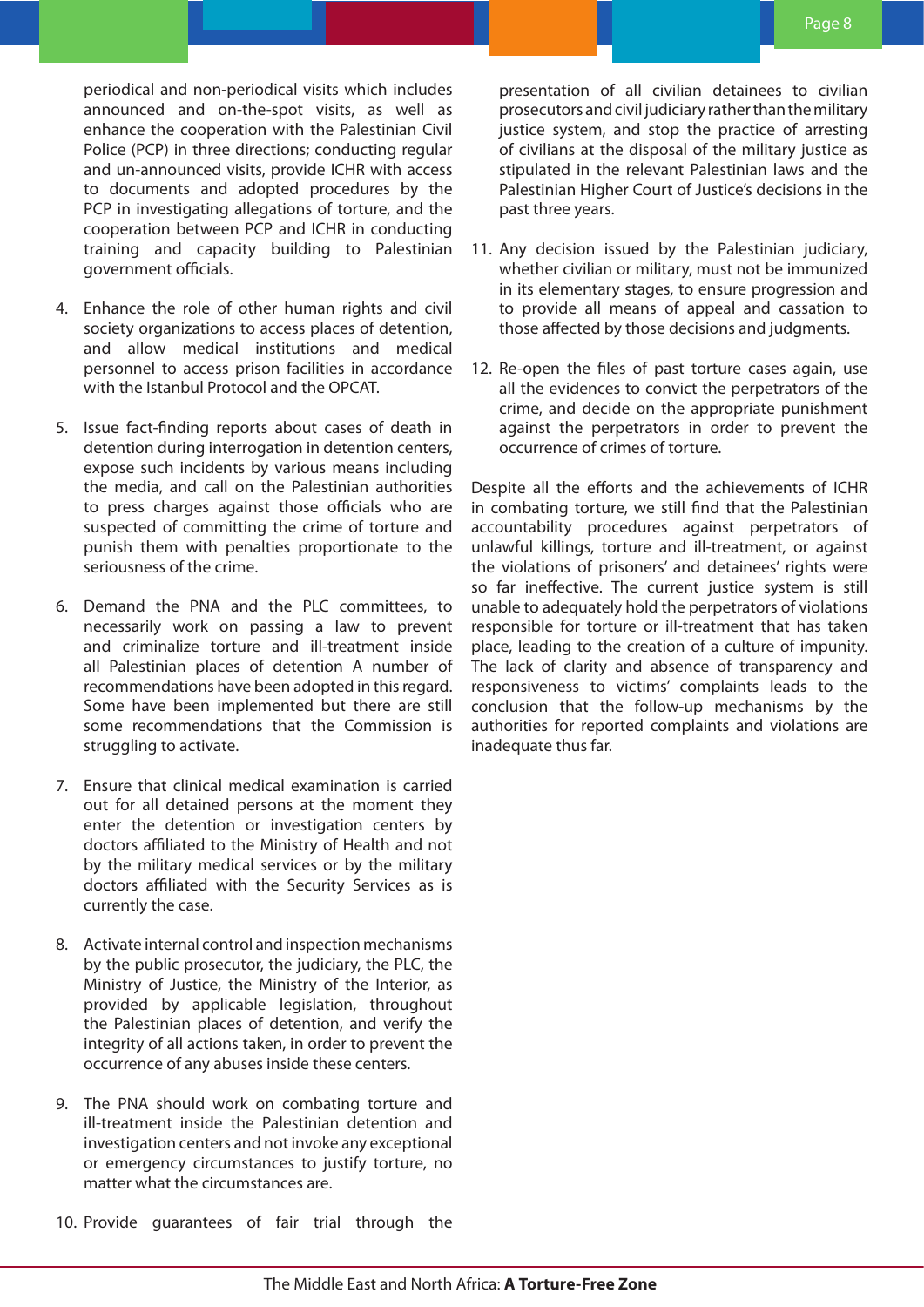# **2. Special File on Syria**



### Prepared by **Mervat Rishmawi**  *Human Rights Consultant*

Torture and other forms of cruel, inhumane and degrading treatment in Syria is not a new phenomenon starting with the revolution some 18 months ago. This practice has been well documented by many NGOs and UN mechanisms and concern about this has frequently been raised with the Syrian authorities. It can even be argued that this practice and the impunity that perpetrators enjoy are among the triggers of the revolution. Political activists, human right defenders, journalists, bloggers were among the main target for this.

It is impossible to reflect here all what has been documented and said about torture and ill-treatment in Syria, simply because there is far too much to say. The review here focusses only on concerns raised in the last 2-3 months. These echo similar concerns raised previously during the revolution.

This special file aims to give a glimpse of what Syrian human rights defenders would like us to see and work on in order to support them in their struggle.

# **The Special Commission of Inquiry**

Report of the independent international commission of inquiry on the Syrian Arab Republic (A/HRC/21/50, 16 August 2012)

The Commission of Inquiry on Syria presented to the 21<sup>st</sup> Session of the Human Rights Council its latest report on the situation in Syria. The Commission has collected what it called "an extraordinary body of evidence" and "a second confidential list of individuals and units believed to be responsible for violations" which it said it would place in the custody of the UN Human Rights Office for future investigations by national or international justice mechanisms.

The Commission clarifies that both international human rights and humanitarian law now apply to the situation in Syria.



The latest report confirmed that Government forces and the Government backed militia, known as Shabbiha, have committed crimes against humanity, war crimes and gross human rights violations. These crimes included murder, summary execution, torture, arbitrary arrest and detention, sexual violence, violations of children's rights, pillaging and destruction of civilian objects- including hospitals and schools. It also found that Government forces and Shabbiha members were responsible for the killings in Al-Houla. The Commission confirmed its previous finding that violations were committed pursuant to State policy in large scale operations.

In specific relation to torture and ill-treatment, the Commission reported that persons interviewed had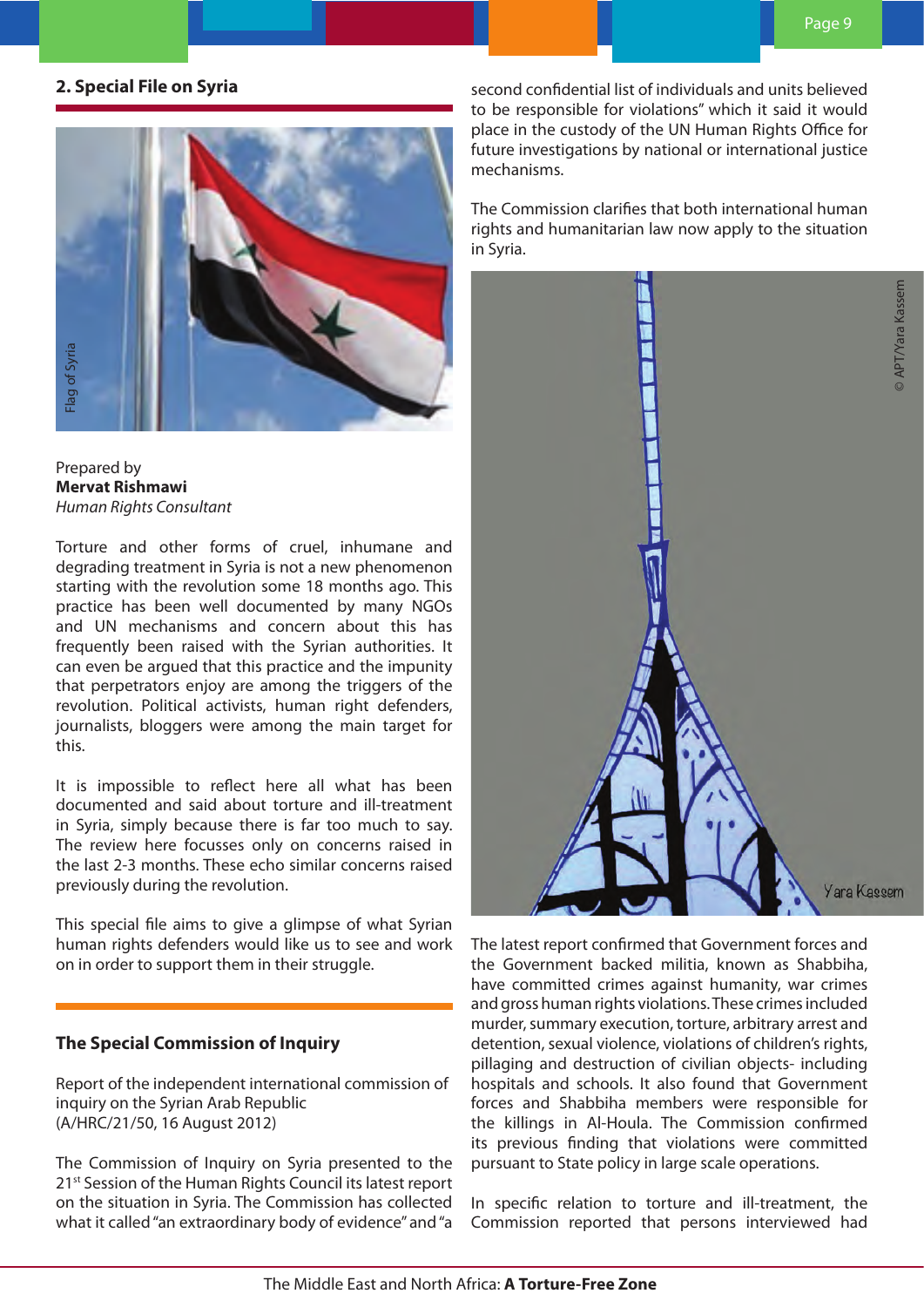been held in official detention centres or sometimes detained initially in unofficial facilities, such as civilian houses. Persons have also reported being beaten or assaulted during house searches or at checkpoints. The Commission affirms that reported methods of torture were consistent across the country. These included various methods of beating and electric shocks applied to sensitive parts of the body, including the genitals. Some have reported having lost consciousness during interrogation. Many stress positions, including what are known in Arabic as Falaqa, Shabih, and Doulab, as well as other abuse and humiliation techniques were used. The majority of detainees described being held in small, overcrowded dirty cells, as well as having inadequate food and water.

The commission found reasonable grounds to believe that rape and sexual assault were perpetrated against men, women and children by Government forces and Shabbiha members. Rape and sexual assault were also part of torture in official and unofficial detention centres.

The Commission's report concludes that torture was inflicted to punish, to humiliate or to extract information. The Commission adds that it found "reasonable grounds to believe that torture was perpetrated as part of a widespread attack directed against civilians by Government forces and Shabbiha who had knowledge of the attack. It concludes that torture as a crime against humanity and as a war crime was committed by Government forces and Shabbiha members." (paras 85 of Commission Report). The Commission also found that cruel, inhuman or degrading treatment was also committed.

The Commission also found reasonable grounds to believe that torture and other forms of ill-treatment were committed by anti-Government armed groups during interrogation of captured members of Government forces and the Shabbiha. It determined that severe pain was inflicted to punish, to humiliate or to extract information. The Commission concluded however that the acts of torture were not committed as part of either a widespread or systematic attack on a civilian population; therefore, they do not constitute crimes against humanity, but may be prosecutable as war crimes.

This report confirms many previous reports and statements by the Office of the High Commissioner for Human Rights, and concerns raised by various international human rights NGOs including Amnesty International and Human Rights Watch.

**The Committee against Torture**

CAT/C/SYR/CO/1/Add.2, 29 June 2012

On 23 November 2011, the Committee against Torture asked Syria to submit a special report on measures taken to ensure that all its obligations under the Convention were fully implemented and expressed its deep concern about what it referred to as "numerous, consistent and substantiated reports from reliable sources about widespread violations to the provisions of the Convention by the authorities of the Syrian Arab Republic," According to the Committee, such reports include torture and ill-treatment, including of children; widespread or systematic attacks against the civilian population, including killing of peaceful demonstrators and the excessive use of force against them; extrajudicial, summary or arbitrary executions; arbitrary detentions; enforced and involuntary disappearances; and persecution of human rights defenders and activists.



Syria refused to cooperate with the Committee to provide the requested report, and argued that the Committee does not have the authority to request such report. In fact, on 20 February 2012, the Government stated that it would inform the Committee about the measures it had taken in its next periodic report, which was due in 2014. However, and in the light of this, the Committee against Torture considered the implementation of the Convention in Syria on the basis of available information, in the absence of the special report requested by the Committee. It adopted on 30 May 2012 its concluding observations. The Committee expressed its deep concern at "consistent, credible, documented and corroborated allegations about the existence of widespread and systematic violations of the provisions of the Convention against the civilian population of the Syrian Arab Republic committed by the authorities of the State party and by militias (e.g. shabiha) acting at the instigation or with the consent or acquiescence of the authorities of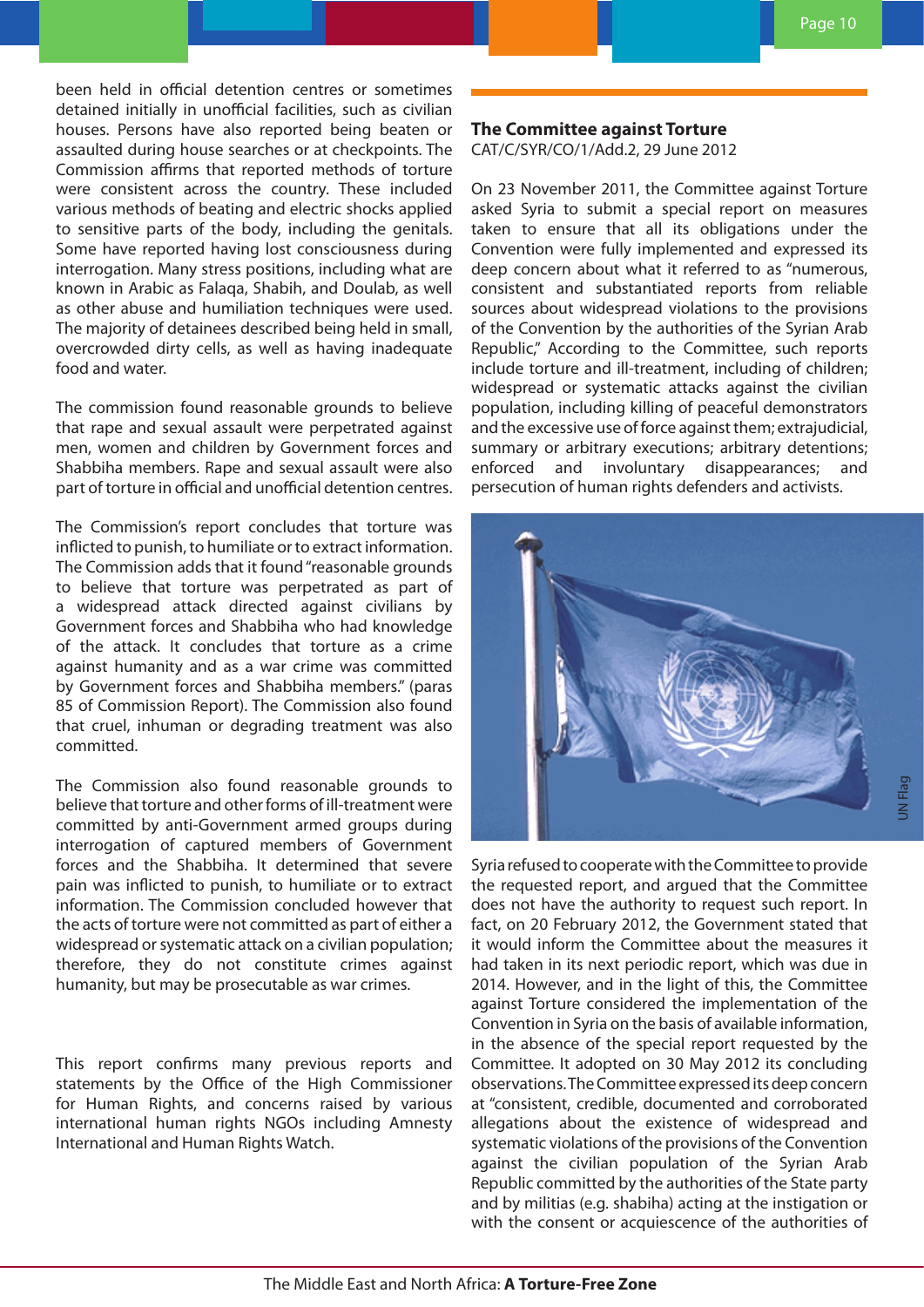the State party" (para 18). The Committee particularly drew attention to, among other things, the widespread use of torture and cruel and inhuman treatment of detainees, individuals suspected of having participated in demonstrations, journalists, web bloggers, defectors of security forces, persons wounded or injured, women and children; and to the habitual use of torture and cruel and inhuman treatment as a tool, which appears to be deliberate and part of State's policy, to instil fear and to intimidate and terrorize civilian population. The Committee was also alarmed by the extensive reports of sexual violence committed by public officers, including against male detainees and children. The Committee listed in its report 19 such types of violations that were of concern and ended the report with a number of recommendations, requesting that a follow up report is sent by the authorities by 31 August 2012.

A number of NGOs, including al-Karama and the International Commission of Jurists made submissions to the Committee bringing more information to its attention. These NGO submissions, in addition to others by several UN documents and submissions made by UN bodies including the UN High Commission for Refugees (UNHCR) formed the basis for the consideration of the situation by the Committee. For more information see http://www2.ohchr.org/english/bodies/cat/cats48.htm

#### **Human Rights Council and Special procedures of the Council**

The UN Human Rights Council has considered the situation in Syria through a number of special sessions as well as in its regular sessions. Mandate holders of special procedures of the Council (Special Rapporteurs, Working Groups, etc) have also engaged with the situation in Syria, both by issuing joint statements and by addressing the situation through dealing with specific cases or situations, including by issuing Urgent Appeals.



Human Rights Council convened four Special Sessions to consider the human rights situation in Syria (April 2011, Augst 2011, December 2011, and June 2012). Regular sessions of the Council have also considered the situation in Syria particularly when carrying out the interactive dialogue with the Commission of Inquiry into the situation in Syria. A resolution is adopted in each session in which, among other things, the Council strongly condemned the widespread, systematic and gross violations of human rights, acts of violence, on-going atrocities and indiscriminate targeting of civilians by the Syrian authorities, and the Governmentcontrolled militia the "Shabbiha" committed against the Syrian people.

During the regular sessions of the Council, the report of the Commission of Inquiry as well as other reports including by the UN Secretary General and OHCHR are discussed. The Council listens to statements by governments, as well as national, regional and international NGOs.

In June 2012, the Human Rights Council convened its fourth special session on Syria. During that, the Council heard statements from governments, the High Commissioner on Human Rights, and from NGOs. All Special Procedures mandate-holders of the United Nations Human Rights Council also addressed the Council. In this statement, the mandate holders "condemn in the strongest possible terms the series of attacks on residential areas, in particular the recent massacres of civilians in the village of El-Houleh reportedly involving Government forces and militias… [and are] shocked at the death of numerous young children." The statement condemns the indiscriminate and disproportionate use of artillery and tank shelling against residential areas; the death of numerous young children; reprisals carried out against protestors, political and human rights activists, or persons suspected of anti-Government activities; arbitrary arrest and detention; interference with and even deliberate destruction preventing access to adequate food, water and in particular medical care and assistance. The statement concludes that all available information indicates that "crimes against humanity, and possibly other crimes under international law have been committed in Syria." For further information see http:// www.ohchr.org/EN/NewsEvents/Pages/DisplayNews. aspx?NewsID=12211&LangID=E

Various Special Procedures have issued similar statement at each special session, and through press statements and communications, whether jointly or individually, condemning the attacks against the civilian population and calling for an end to the violence from all parties.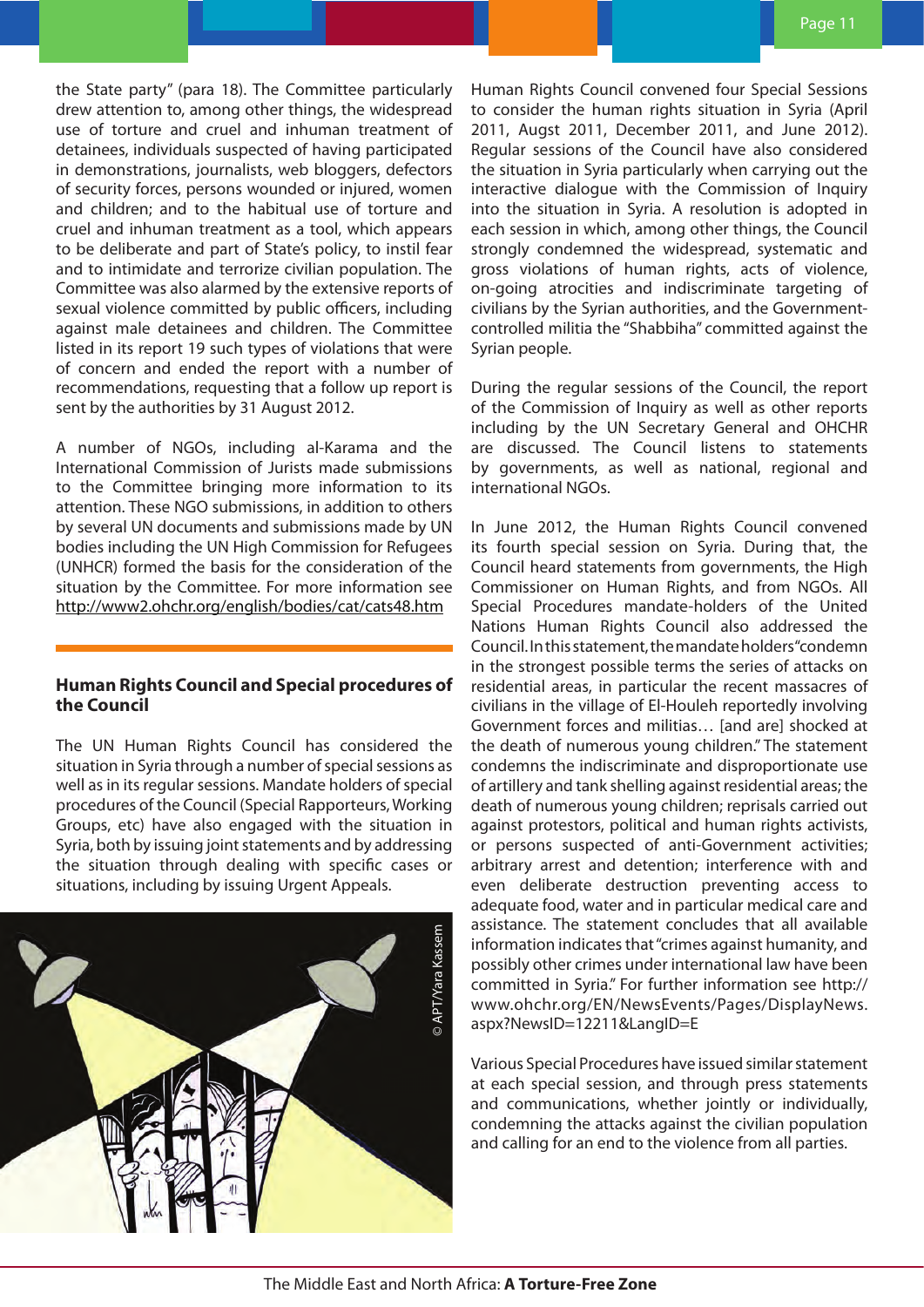## **3. Recent Updates**

This section focusses on major UN documents and information in the human rights system which has direct connection to the issues of torture and ill-treatment.

#### **Human Rights Council, 21st Regular session**

#### The Universal Periodic Review

The Human Rights Council's Universal Periodic Review started its second cycle in May 2012. Bahrain, Tunisia, Morocco, Algeria were among countries reviewed during that session. A number of recommendations were presented. Tunisia, Algeria, Morocco and Bahrain accepted many of those and rejected some. What was clear from the outcome is that these states in accepting some recommendations and rejecting many important others, very often stated that their national legislation or practices pertaining to human rights concerns, for example arrest and detention, fair trials, freedom of expression, freedom of assembly and association, are consistent with international human rights standards. This argument was accepted by some states, while others demanded that further steps are taken.



During the Review, APT has made statements on Morocco, Algeria and Tunisia. During the Review, the APT congratulated Morocco for progress made in strengthening torture prevention and advancing towards OPCAT ratification, while encouraging the State to ratify before the end of the year. The APT also congratulated Tunisia for the ratification of OPCAT and progress made in establishing a National Preventive Mechanism, stressing the requirements for this mechanism to be completely independent and empowered to access all places of deprivation of liberty at all times. Speaking on Algeria, the APT drew attention to the fact that during the visit of the UN High-Commissioner for Human Rights to the country the same week, the State has shown interest to ratify the OPCAT as well as the Disappearance Convention.

Following the adoption of the UPR outcome recommendations, and the commitment of Bahrain to examine OPCAT ratification, APT urged Bahrain to proceed swiftly with the examination, hoping for a positive decision as soon as possible. The APT has been calling upon Bahrain to ratify the OPCAT for several years, including in the context of the Bahrain Independent Commission of Inquiry process, which itself recommended the ratification of the OPCAT. The APT further called upon Bahrain to immediately release all detained human rights defenders and investigate all allegations of torture and death in custody and bring the perpetrators to justice.

A number of activists and NGOs, particularly from these countries, in addition to regional and international organisations participated in the debates presenting oral statements.

#### Intimidation and reprisal against human rights defenders

At the start of the session adopting the report and outcome of the dialogue for Bahrain, the Chairperson of the Council expressed concern over reports of intimidation and smear campaigns against human rights defenders from Bahrain who participated in the review. Her statement triggered strong reactions by various Arab states claiming that the Council does not have procedures to discuss this issue within the periodic review.

As a result of this, the Human Rights Council held at the start of its 21st session in September 2012 a "Panel discussion on the issue of intimidation or reprisal against individuals and groups who cooperate or have cooperated with the UN, its representatives and mechanisms in the field of human rights". The Panel Discussion commenced with an opening statement by Mr. Ban Ki-moon, United Nations Secretary-General, who stressed the responsibility of States to protect human rights defenders and said that, when they failed to do so, the United Nations had to stand up and speak out. In her opening statement, Ms. Navi Pillay, High Commissioner for Human Rights, said that it is regrettable that a discussion on reprisals had to take place in the first place. In the various statements and panel presentations, it was stressed that the Council had the responsibility to ensure that all individuals participating in its meetings and cooperating with it remained secure.

## Report of the Special Rapporteur on the promotion of truth, justice, reparation and guarantees of nonrecurrence

The first annual report submitted to the Human Rights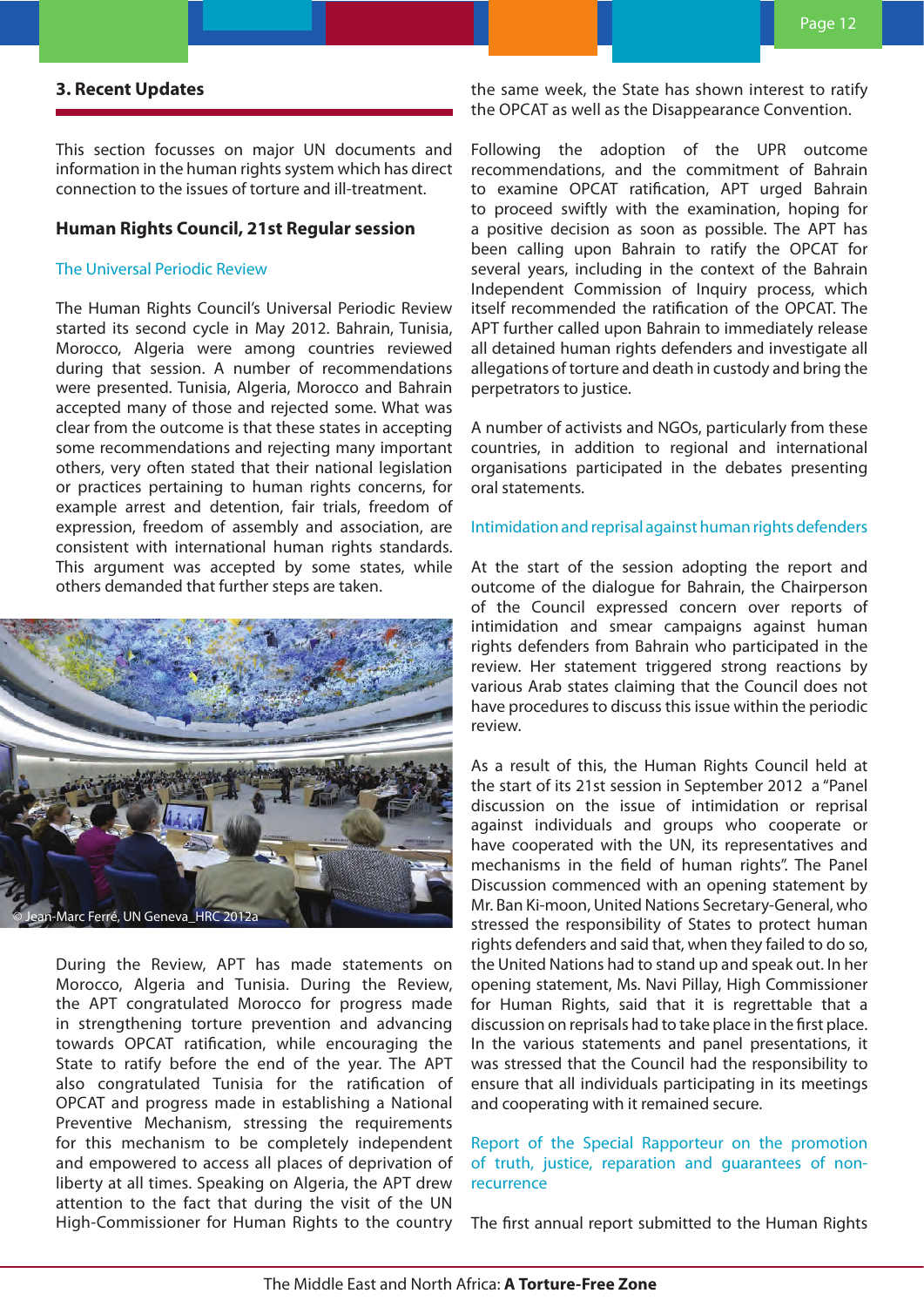Council by the first Special Rapporteur of this new mechanism was presented to the Council. In this report, the Rapporteur stresses the need for a comprehensive approach to address gross violations of human rights and serious violations of international humanitarian law. Such approach must combine the elements of truthseeking, justice initiatives, reparations and guarantees of non-recurrence in a complementary and mutually reinforcing manner. The Rapporteur underscored that transitional justice is not the name for a distinct form of justice, but of a strategy for achieving justice for redressing massive violations in times of transition. Therefore, redress for violations cannot be achieved without truth, justice, reparations and guarantees of non-recurrence. Importantly, the Rapporteur stressed the importance of putting victims at the centre of the process. "The recognition of victims as individuals and holders of rights is essential in any attempts to redress massive human rights violations and prevent their recurrence. Reconciliation cannot constitute a new burden placed on the shoulders of those who have already been victimized", he said.

For full report, please see

http://www.ohchr.org/Documents/HRBodies/ HRCouncil/RegularSession/Session21/A-HRC-21-46\_ en.pdf

### **Convention against Torture**

Report of Qatar: In its 49th session on 29 October to 23 November 2012, the Committee against Torture will consider the second periodic report of Qatar. The report and list of issues are available on http://www2.ohchr. org/english/bodies/cat/cats49.htm

Report of Tunisia: Tunisia has submitted its third periodic report to the Committee against Torture. It will be considered in future session. The dates are not announced yet. The report is available on http://www2. ohchr.org/english/bodies/cat/future.htm

The United Arab Emirates has ratified the Convention against Torture on 19 July 2012.

General Comment on Article 14: the Committee against Torture has been preparing a draft General Comment on Article 14 of the Convention, which explains and clarifies the obligations of States parties under article 14 which require states parties to "ensure in its legal system that the victim of an act of torture obtains redress and has an enforceable right to fair and adequate compensation, including the means for as full rehabilitation as possible." No clear dates are available on whether further discussion of the draft will take

place, or otherwise when will the Committee adopt the General Comment.

# **UN Voluntary Fund for Victims of Torture**



Open Call for Applications - Projects to assist victims of torture in the Middle East and North Africa region

With a view to responding to the needs of victims of torture and their family members across the Middle East and North Africa region, the United Nations Voluntary Fund for Victims of Torture launched an Open Call for Applications in May 2012, by which it accepts intersessional exceptional requests for funding for grants that will be used to assist victims of torture in the Middle East and North Africa. The Open Call is open until 15 October 2012, and its extension is subject to availability of funding.

Grants are awarded on a competitive basis to channels of assistance, already established or to be established, providing rehabilitation services to victims, who have been tortured in the context of recent events across the region and/or to victims who in the past did not have the possibility to receive assistance. The Open Call is restricted to organizations and other channels of assistance (i.e. teams of medical doctors, psychologists, lawyers, etc.) located in the Middle East and North Africa region (and neighbouring countries). Projects aiming to provide training for professionals (doctors, psychologists, lawyers, etc.) that would be providing direct assistance to victims of torture in the region (and neighbouring countries) may also be considered.

As a rule, grants will not exceed US\$30,000 and will cover projects for a period, renewable, of maximum 12 months. Co-funding from other donors is not required. As a rule, applications may be received in English, French or Spanish. An electronic copy of the application should be sent by e-mail to unvfvt@ohchr.org. The application duly dated and signed can also be sent by fax or post: UN Voluntary Fund for Victims of Torture, CH–1211, Geneva 10, Switzerland.

For additional information on the application procedure, kindly refer to the webpage of the Fund http://www. ohchr.org/EN/Issues/Pages/TortureFundMain.aspx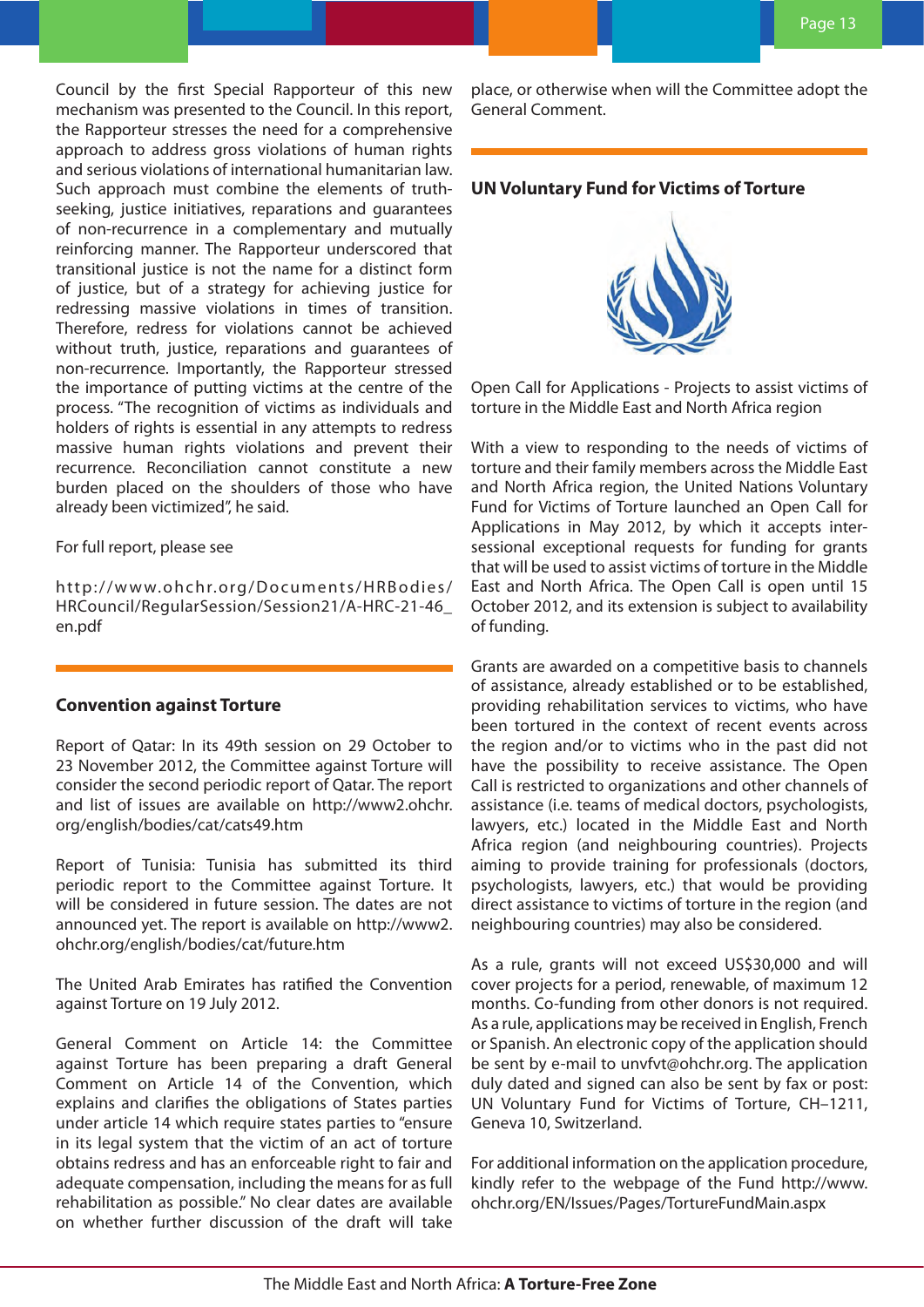## **4. From the Field**

# **New activists' forum to work for better conditions for prisoners in MENA**

Giorgio Caracciolo *Programme Co-ordinator* and Sune Buch Segal *Middle East Specialist*

Cells so overcrowded that prisoners can only sleep on their side. Damp mattresses filled with bedbugs. Endless days with no opportunities for meaningful activities. Family visits without physical contact. Dreadful food. Frequent violence.



That is what life is like for most prisoners held in many places of detention in the MENA region.

From 2-5 July 2012, at the initiative of Danish NGO Rehabilitation and Research Centre for Torture Victims (RCT) and the Lebanese NGO Restart Centre for Rehabilitation of Victims of Violence and Torture, some thirty human rights defenders met in Tripoli, Lebanon, to exchange experiences and ideas on how activists and NGOs can help improve prison conditions in MENA. Experts from the APT and the Bulgarian Helsinki Committee, in addition from RCT in Denmark, engaged in the discussion and shared experiences with the group.

During four days participants from Lebanon, Libya, Tunisia, Egypt, Morocco, Palestine, and Jordan discussed questions such as: What strategies can be used to obtain authorisation to inspect prisons? What are the success stories in MENA and are they replicable? What are the key focal elements to be taken into account when inspecting a prison? How to collect useful information without putting prisoners at risk? Etc.

Discussions did not remain at the theoretical level. In

addition to exchanging knowledge and experiences, the group visited four prisons in Tripoli (Lebanon), including the city's largest jail (which has an official capacity of approx. 400 prisoners but currently houses 650). The visits emphasised the importance of independent scrutiny of prison conditions. In addition to encountering a range of the above-mentioned problems, the prisons were characterised by a system of so-called shawish – an arrangement common to the MENA region whereby certain prisoners are selected to monitor and control other prisoners. In return, the shawish receives special privileges, such as the right to move freely around the prison outside their cells. Needless to say, such a system blatantly violates the UN Standard Minimum Rules for the Treatment of Prisoners as it discriminates between prisoners, and entails a high risk of corruption.

At the conclusion of four days of intense activity, the participants – who had had little or no contact prior to the meeting – decided to continue and consolidate the network that had emerged as a result of this initial meeting in Tripoli. It was agreed to put emphasis on practical steps forward rather than building a formalised network structure from the outset with all what this would entail in terms of bureaucratic challenges.

In a joint statement - the "Tripoli Declaration" - the newly formed group stresses the importance of governments giving independent organisations and individuals access to perform regular, unannounced visits to prisons and other places of detention. It also calls on the region's governments to ratify and effectively implement the Optional Protocol to the Convention against Torture. And not least, it expresses its dedication to creating strong regional co-operation among NGOs and activists with the aim of ending violations of prisoners' rights.

The group is due to meet again in November 2012, most likely in Jordan. It is envisaged that the regional network will continue for the coming years as a regular forum for exchange and professional dialogue. In its first phase, the establishment of the network is supported by the Danish Government.

# **Prosecuting cases of torture during the Egyptian revolution**

Sally Sami *Egyptian human rights activist*

While reports of ill-treatment and torture were documented by human rights organizations during the 18 days of the Egyptian revolution, no cases were brought to court. The only cases brought to court were related to the violence used by the police forces infront of police stations killing hundreds of protesters. Cases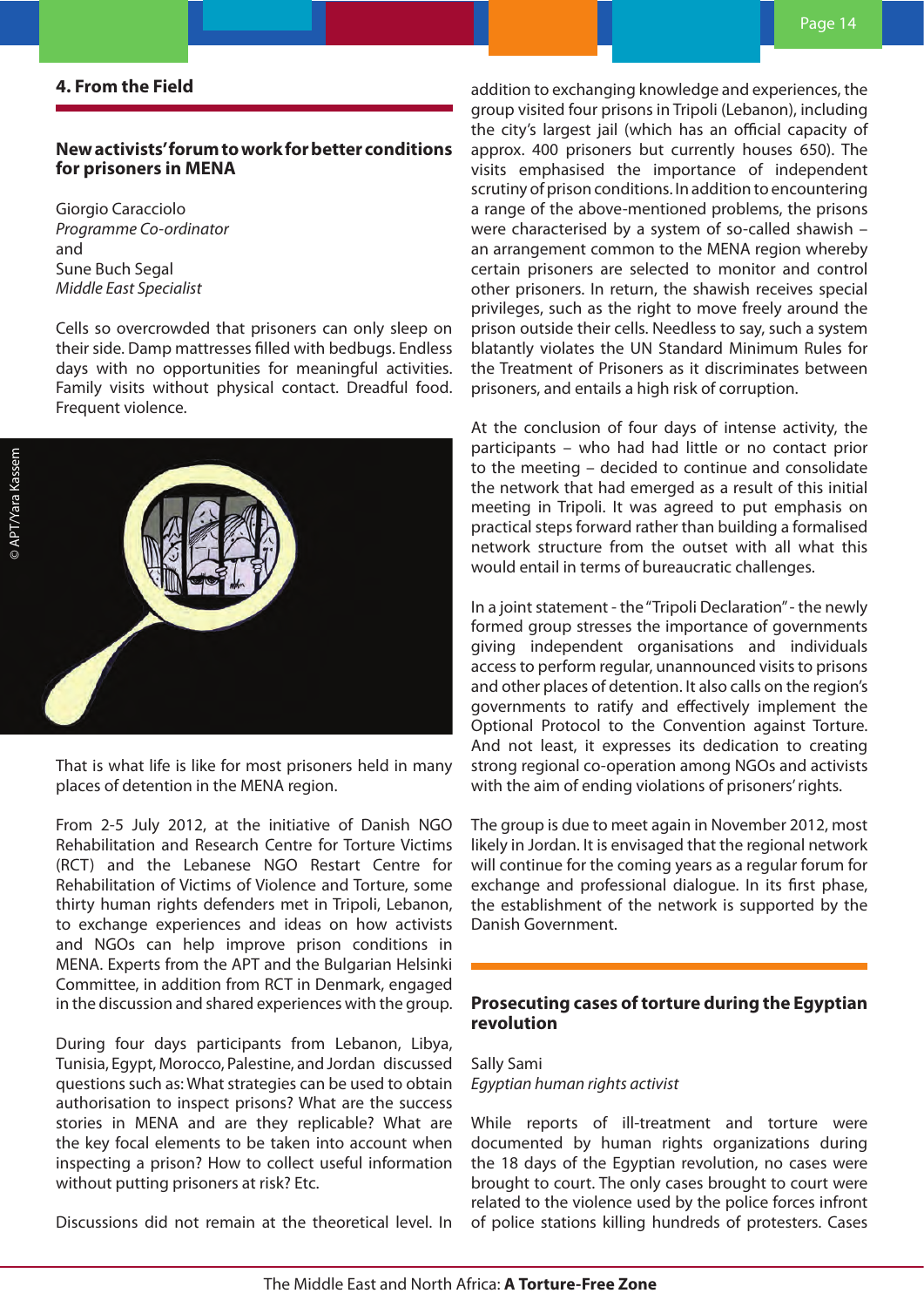were brought with regards most of police stations in Egypt. Unfortunately, however, all – with the exception of one case – were found innocent on the basis of self – defense. The only case in which police officers were found guilty for using violence against protesters was that regarding Hada'ek el Kobba (in north Cairo) police station. Even then, police officers accused of using excessive force leading to the killing of civilians were sentenced to one year suspended.

However, as the post revolution days unfolded, Egypt has witnessed a continuation of the abuses that the youth of the country revolted against. Military police continued to use violence and torture civilians arrested either while in protest or randomly as a result of crimes committed. The most striking of these abuses were the case of Samira Ibrahim who was submitted to a forced virginity test during detention and that of Essam Atta who died as a result of torture in prison.

The virginity test case: human rights organizations in Egypt brought forward two cases on behalf of Samira Ibrahim. An administrative case was raised before the Supreme Administrative Court/ State Council in July 2011 against the head of the Supreme Council of Armed Forces (SCAF), the Military Prosecutor, and head of the Central Military area, demanding an end to virginity tests arguing that they are illegal procedures and entail ill-treatment , which Samira Ibrahim was victim to after her arrest in March 2011. Despite the denial before the court of military personnel of this practice, the court chose to refer to an Amnesty International report in which a conversation between a SCAF member and AI Secretary General was documented in which the SCAF member admit to the practice of virginity tests and justifies such practice to provide evidence against any claims of rape during detention. The court also refused any justifications made by the military. The court ruled in December 2011 that such practices are in violation to the Constitutional Declaration and international human rights law, refering particularly to articles 7 (prohibition of torture and ill-treatment) and 10 (humane treatment of persons deprived of their liberty) of the International Covenant for Civil and Political Rights which Egypt had ratified. At the same time, a case was brought before the military court in which the doctor who executed the tests was put on trial. The court proceedings started in January 2012 and in February the court found the doctor innocent of the crime, only recognizing the Military's statement denying that such ill-treatment was committed and despite all evidence otherwise.

The case of Essam Atta: Essam Atta was killed on 27 October 2011 after Tora prison guards forced a hose into Atta's anus and flooded his intestines with a mixture of water and soap in search for what they have believed to be hidden drugs. The prosecutor decided that there was no sufficient reason to go to court for lack of

evidence. The forensic report by state doctors stated he



had died of a drug overdose in his stomach. However, one of Atta's inmates in prison who had submitted a statement during the investigations, when released sought Atta's family and lawyers. He wanted to change his statement. He said that during the investigation he feared his safety as he was still in detention and was forced to make his statement before the head of the prison. He documented his statement. This statement in addition to a forensic assessment report questioning the viability of the official report issued following Atta's death have provided enough reason for Atta's lawyers to bring the case again to court. The case now is pending investigation at the public prosecutor's office.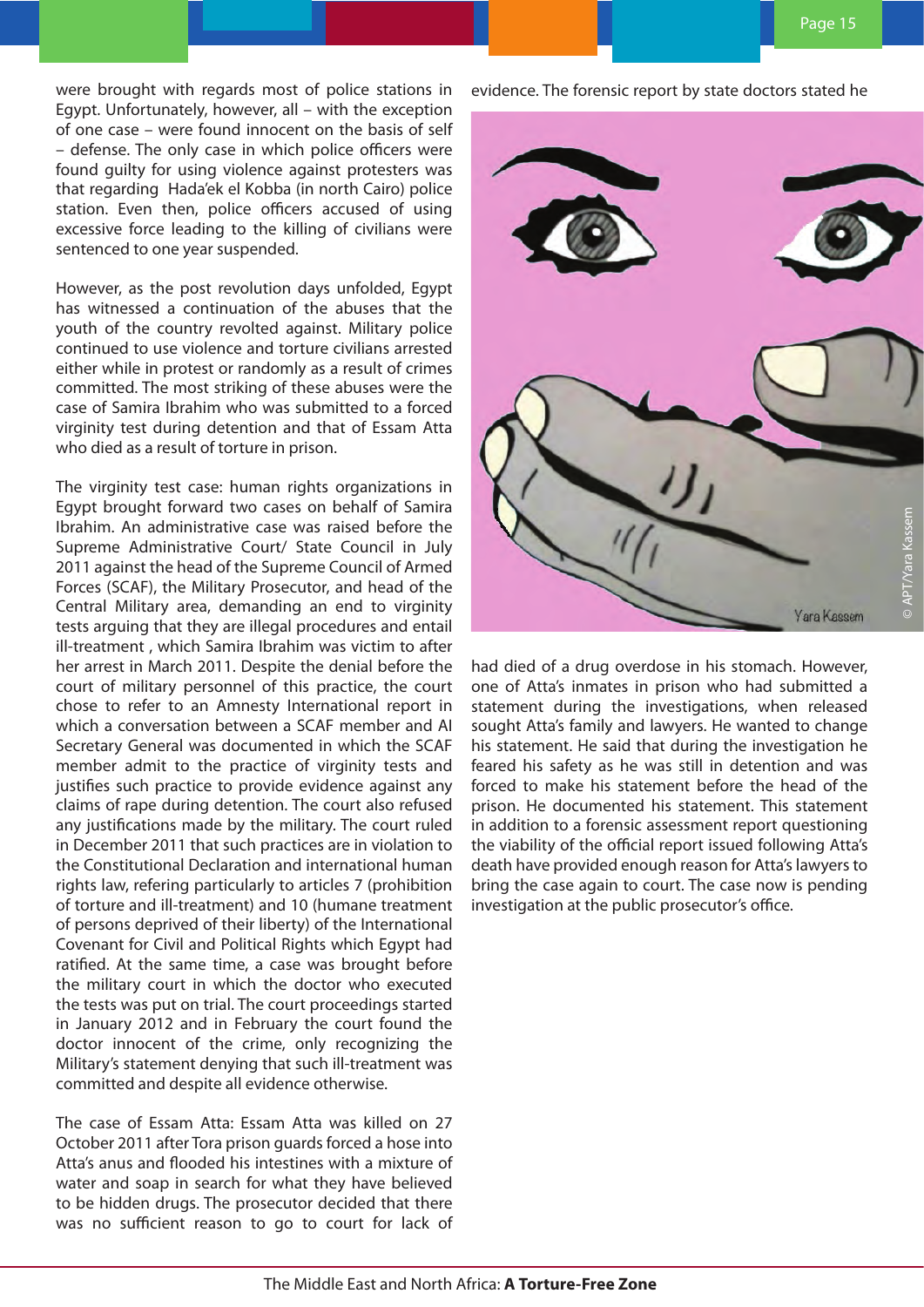

**Creating an independent body to visit and monitor places of deprivation of liberty in Tunisia**

Gabriele Reiter *Head of the OMCT Office in Tunisia*  and Mondher Cherni *Secretary General of the Tunisian Organisation against Torture*

The Republic of Tunisia has ratified the Optional Protocol to the UN Convention against Torture (OPCAT) at the end of June 2011. Article 17 calls upon Tunisia to "designate or establish […] one or several independent national preventive mechanisms for the prevention of torture at the domestic level", at the latest one year after the ratification of OPCAT. Within the specific context of Tunisia, much of the general political attention within this timeframe went to the election of a National Constituent Assembly and the formation of a government. One of the recommendations stemming from the national consultation on necessary reforms to prevent and eradicate torture and ill-treatment in Tunisia in February 2012 was to invest in the swift implementation of OPCAT and the establishment of a Tunisian National Prevention Mechanism (NPM) to visit and monitor places where persons are deprived of their liberty.

In March 2012, the World Organisation against Torture (OMCT), the Association for the Prevention of Torture (APT) and the Tunisian Organisation Against Torture (OCTT) organised a workshop to discuss the creation of an NPM with representatives from civil society and government. Participants came to an agreement that a new and independent institution should be established and that a smaller working group should continue discussing its format and mandate. This event prepared the ground for more profound discussions within governmental ranks and among human rights experts. Upon the invitation of OMCT and APT, a small group of Tunisian human rights experts met for a working

day with Suzanne Jabbour, Vice-President of the UN Subcommittee on Prevention of Torture, which oversees the implementation of the OPCAT, who accompanied the debate as a resource person. The report of the discussion of this working group was shared with all relevant ministries.

The Tunisian Ministry for Human Rights and Transitional Justice (MHRTJ) quickly took the lead and invited civil society organisations for a consultation on this topic on 19 May 2012. In order to advance with the development of a draft law establishing the Tunisian NPM, a multidisciplinary drafting committee of 10 persons was appointed. The drafting committee was comprised of technical experts from the ministries of Justice, Interior, Defence and Foreign Affairs as well as four human rights experts from civil society and one "victim" representative. The drafting committee was presided by the MHRTJ and resumed its work in a motivated, professional and consensus-based manner. At a press conference on 10 August 2012, the drafting committee announced that it had accomplished its work and that it had submitted the draft law for inter-governmental consultation. Consequently, the draft law on the establishment of an NPM was adopted by the Ministerial Council and is currently on its way to the National Constituent Assembly for discussion and adoption.

The process of developing this draft law has to



be commended. It was by and large a joint multidisciplinary effort recognising and incorporating views from different stakeholders. The MHRTJ is ready to host a round table discussion inviting representatives from civil society organisations to share their views and comments regarding the draft law with representatives of the National Constituent Assembly before the final adoption of the draft law. The proposed draft law is believed to be comprehensive as well as to comply with international standards. Interested parties should take the opportunity to engage with and lobby the NCA's subcommission on rights and liberties to adopt the law after comprehensive consultation as well as to enshrine the NPM as an independent institution in the new Tunisian Constitution.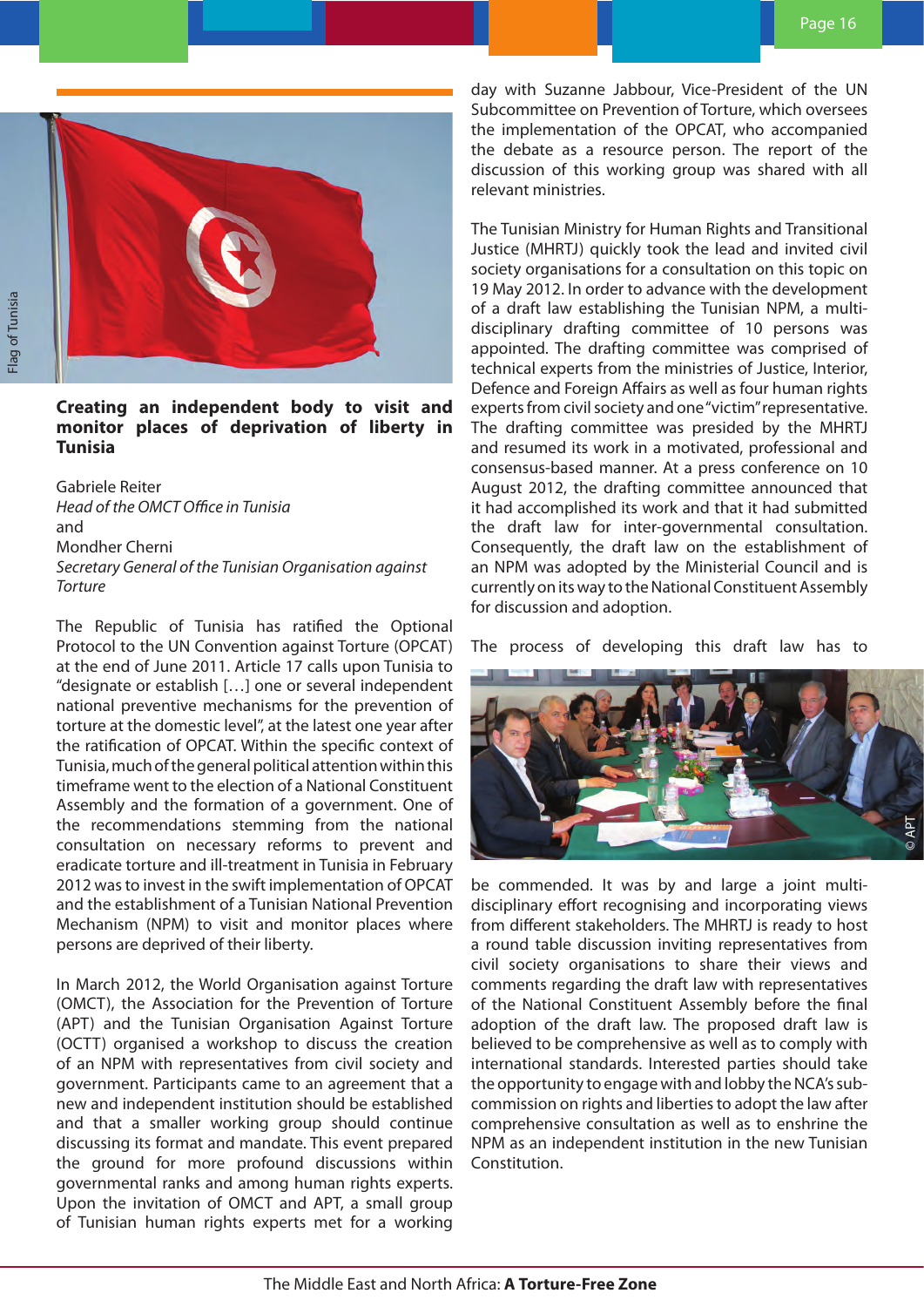Workshop on prevention of torture in times of democratic transition in North Africa

Esther Schaufelberger *MENA Programme Officer, APT*

Torture can be reduced drastically. The task is not an easy one, but together we can achieve it.

This was the positive message summing up the spirit of the North Africa workshop on torture prevention in times of democratic transition that took place on 9 – 10 June 2012 in Rabat, Morocco, organized by the Inter-ministerial Delegation for Human Rights of the government of Morocco, the UN Office of the High Commissioner for Human Rights and the APT. The meeting was attended by around 60 participants from Egypt, Tunisia, Libya, Algeria, Mauritania and Morocco. The majority of participants were government officials, in addition to representatives of National Human Rights Institutions and NGOs. The discussion in the workshop was facilitated by a number of UN and other experts.

"The taboos and denials surrounding torture and other ill-treatment have been dispelled. None of us need any longer fear to confront the challenge of eradicating torture alone," APT's Secretary General Mark Thomson said in his introductory remarks. By fitting this workshop into their busy schedules, the officials, the civil society actors and the UN experts demonstrated their commitment to join forces against the horrible practice of torture. The meeting benefited from the attendance of UN experts representing not less than four key UN human rights bodies with specific expertise on torture prevention in times of transition: Mr. Juan Mendez; UN Special Rapporteur on Torture; Mr. Pablo de Greiff, UN Special Rapporteur on truth, justice, reparation and guarantees of non-recurrence; Ms. Essaida Belmir, Vice-President of the Committee against Torture and Ms. Suzanna Jabbour, Vice-President of the Subcommittee for the Prevention of Torture.

The discussions and debates were frank and showed that torture prevention is a main preoccupation in the region. Several participants paid tribute to the victims of torture in their countries of origin. Participants agreed on the necessity of comprehensive strategies that combine measures addressing past violations and rebuilding trustworthy institutions for the future. No isolated measures alone are enough. For example, participants said that it is primordial to enshrine the absolute prohibition of torture and safeguards against torture into new constitutions. But they also stressed that constitutional guarantees alone are not sufficient. Organic laws are needed to activate these rights, for example through criminalizing torture and



guaranteeing the right to legal counsel, medical care and family notification. Most importantly, the laws need to be implemented. Participants discussed, among other issues, how independent National Preventive Mechanisms can monitor the degree to which legal standards for the prevention of torture are applied in the everyday reality of police stations and prisons.

The workshop participants were particularly interested to study comparative examples about what can be done to prevent torture and to address the heavy legacies of torture. The experience of the Moroccan Equity and Reconciliation Commission or the current transitional justice debate in Tunisia, facilitated by the Tunisian Ministry of Human Rights and Transitional Justice, triggered a lot of interest. Practical experiences of the French and the Maldivian National Preventive Mechanism were also studied with enthusiasm.

The proceedings of the workshop will be published in Arabic, English and French and will be available through the APT website.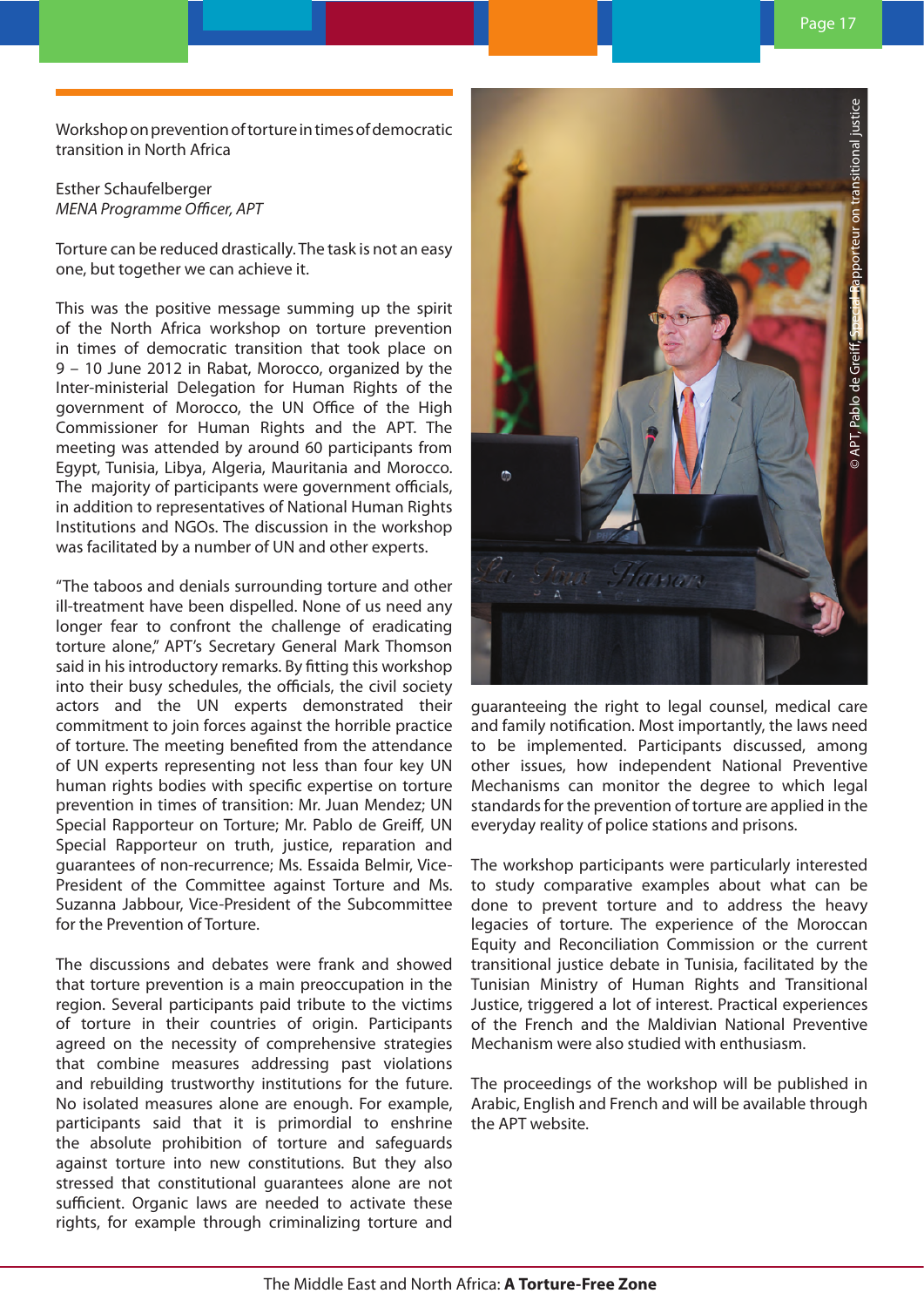# **How can perpetrators of torture who have fled the country be brought to justice?**

Claire Marty *UN & Legal Programme, APT*

In general countries exercise criminal jurisdiction over crimes that occur in their territory (known as territorial jurisdiction), and/or over crimes that were committed by or against their nationals outside their territory (known as active/passive personality jurisdiction).



There is often a gap when a perpetrator of torture leaves the country where he or she committed the crime and travels to another country.

The United Nations Convention against Torture (UNCAT) addresses this gap by requiring State parties to establish jurisdiction over persons found in their territory who are alleged to have committed torture abroad and to either extradite the person for prosecution by another State or to submit the case for prosecution (see Articles 5-7).

The duty to extradite or prosecute has been illustrated recently by the case brought before the International Court of Justice (ICJ) concerning Mr. Hissène Habré, former President of Chad, against whom complaints have been made by Chadian nationals residing in Chad to Dakar jurisdiction for crimes against humanity and torture. Mr. Habré is currently in exile in Senegal, and since 2005 Belgian authorities asked several times for his extradition to prosecute him after Chadians or Belgium-Chadian nationals residing in Belgium filed complaints against him for serious violation of international humanitarian law, crimes of torture and the crime of genocide. The Senegalese authorities refused the

requests. The question has also been addressed through a judgment of the ICJ on the "question relating to the obligation to prosecute or extradite" relating to the same case. The Court stated that "the extradition is an option offered to the State by the Convention [against Torture], whereas prosecution is an international obligation under the Convention." The Court concluded that "by failing to submit the case of Mr. Habré to its competent authorities for the purpose of prosecution, [Senegal] has breached its obligation under Article 7, paragraph 1 of the UNCAT", and "finds that the Republic of Senegal must, without further delay, submit the case of Mr. Habré to its competent authorities for the purpose of prosecution, if it does not extradite him."

In the same judgment, the ICJ stated that the UNCAT "brings together 150 States which have committed themselves to prosecuting suspects in particular on the basis of universal jurisdiction."

The principle of universal jurisdiction is a principle of international law that allows a national court to prosecute individuals for international crimes committed anywhere in the world, even though neither the offender nor the victims are linked by nationality to the prosecuting state.

In addition to UNCAT, other treaties directly provide for or have been interpreted to provide for universal jurisdiction over war crimes, enforced disappearance, and genocide. Moreover, some sources say that the right of states to exercise universal jurisdiction over certain international crimes such as war crimes is customary international law.

One example of a case involving the exercise of universal jurisdiction for a crime other than torture, is the trial in Norway of Mr. Sadi Bugingo, a Rwandan national, who is alleged to have been involved in the genocide in Rwanda in 1994, which will begin on the 25th of September 2012. Many States (but not all) expressly require the presence of the suspect on their territory to start a criminal proceeding.

States also need to have criminalized the offence in their national criminal legislation and established the jurisdiction over the crime. These provisions are an obligation for State parties to the UNCAT (Articles 4-5) and according to many international treaties for the combating of international crimes. Therefore, NGOs can contribute to spread the practice of universal jurisdiction by lobbying in favor of amending national criminal legislation in order to get the necessary legal tools to prosecute these offences.

The goal shall be the same for all, that the terrible nature of international crimes gives the right to States to take action on behalf of humanity and thus fight impunity.